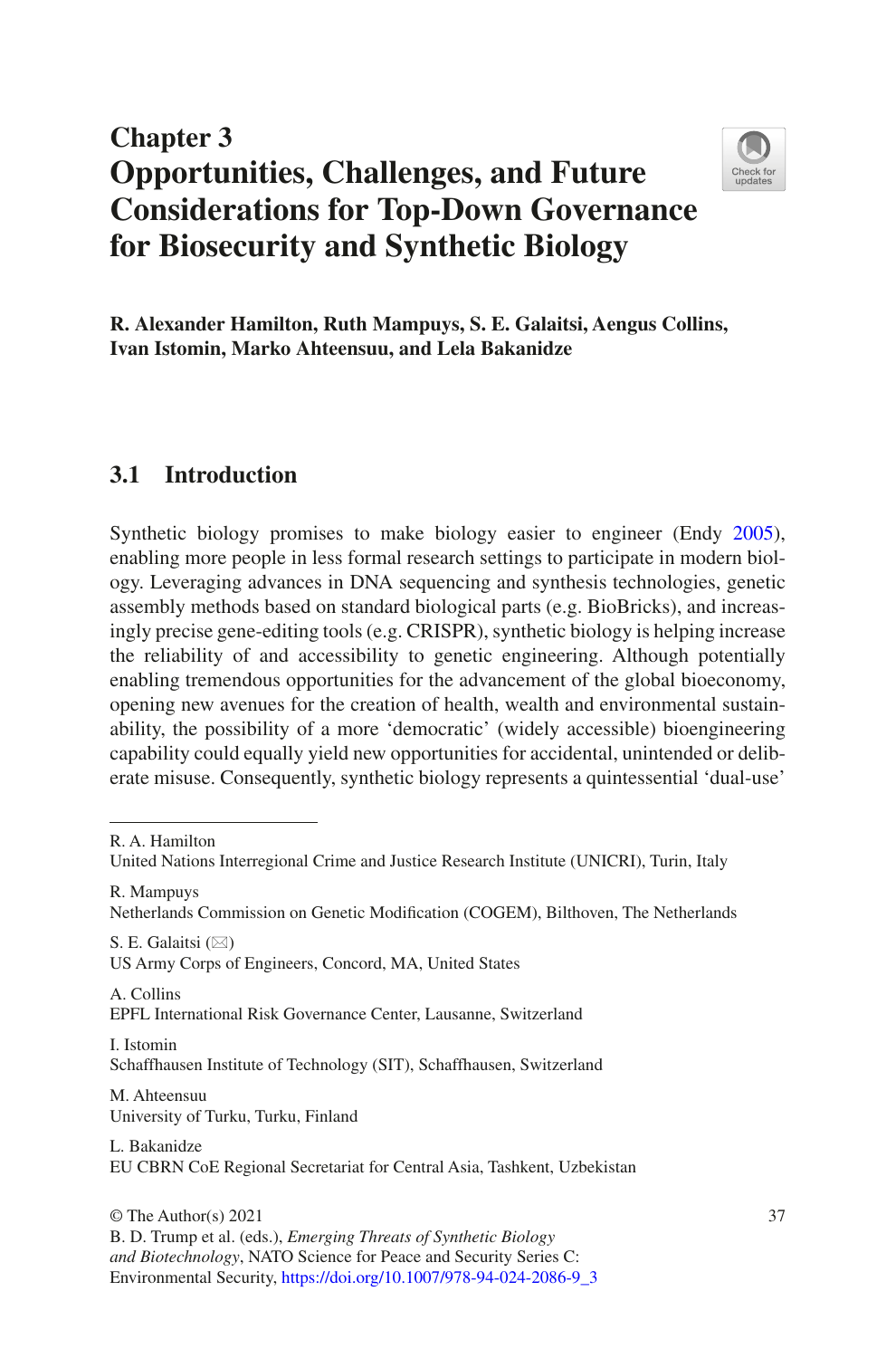biotechnology – a technology with the capacity to enable signifcant benefts and risks (NRC [2004\)](#page-20-0).

In relation to existing top-down governance<sup>1</sup> measures for biosecurity, $\frac{2}{3}$  synthetic biology represents a promising yet potentially destabilizing advancement in the life sciences, one that could introduce new risks and regulatory challenges. In particular, a number of high-profle synthetic biology experiments, ranging from the *de novo* synthesis of poliovirus (Cello et al. [2002](#page-19-1)) to the recent synthesis of horsepox virus (Noyce et al. [2018](#page-20-1)), have raised concerns that the same techniques could be exploited to bypass regulatory controls (e.g. the United States, US, Select Agent Regulations) on lists of high-risk pathogens. Moreover, the possibility of synthesizing novel 'taxonomically unclassifed' pathogens (NSABB [2006;](#page-20-2) Garfnkel et al. [2007](#page-19-2)) has led some to question the logic and utility of current 'list-based' approaches to regulation. Looking to the future, if synthetic biology does, in fact, 'deskill' the 'art' of biological engineering, new regulatory approaches could very well be essential because the tools of modern biology will be widely accessible to both responsible and malicious actors.

Claims about synthetic biology's potential, like other emerging technologies, nonetheless tend to overstate its 'enabling' capacity. Likewise, the ease of producing biological weapons tends to be overstated. As a number of commentators note, biology is not yet easy to engineer (Jefferson et al. [2014\)](#page-19-3) and, for the foreseeable future, the skills necessary to produce biological weapons are likely to remain only within the grasp of states (Piers Millet in Regalado [2016\)](#page-20-3). However, the feld's emphasis on eliminating technical barriers and reducing the importance of tacit knowledge (Oye [2012](#page-20-4)) represents a powerful source of expectation for advocates and critics alike. For advocates, it represents the possible realization of modern biology's full potential, one that could yield revolutionary advances in health, medicine, and industry in the twenty-frst century. For critics, it represents a seemingly openended risk that requires exceptional precaution. For national governments, and international conventions responsible for establishing global biosecurity norms and obligations that are operationalized at the national level through legislation and other regulatory tools (McLeish and Nightingale [2007](#page-20-5)), a central question is how (if at all) does top-down biosecurity governance need to change in response to synthetic biology?

Regulatory considerations of this kind are both familiar and new (Hamilton [2015\)](#page-19-4). In the 1970s, recombinant DNA technology similarly emerged as a source of signifcant and contrasting expectations, and questions were posed about the

<span id="page-1-0"></span><sup>&</sup>lt;sup>1</sup> In this chapter, 'top-down governance' is taken to mean laws, regulations, policies, guidelines and other government-led regulatory measures aimed at prohibiting undesirable behavior or encouraging desirable behavior on the part of countries, organizations or individuals engaged in aspects of the life sciences (research activities involving the use of biological materials, knowledge and/or technologies).

<span id="page-1-1"></span><sup>2</sup> In this chapter, 'biosecurity' is taken to mean measures aimed at preventing the *deliberate misuse* of the life sciences by non-state actors. In contrast, 'biosafety' is taken to mean measures aimed at preventing the *accidental or unintended misuse* of the life sciences.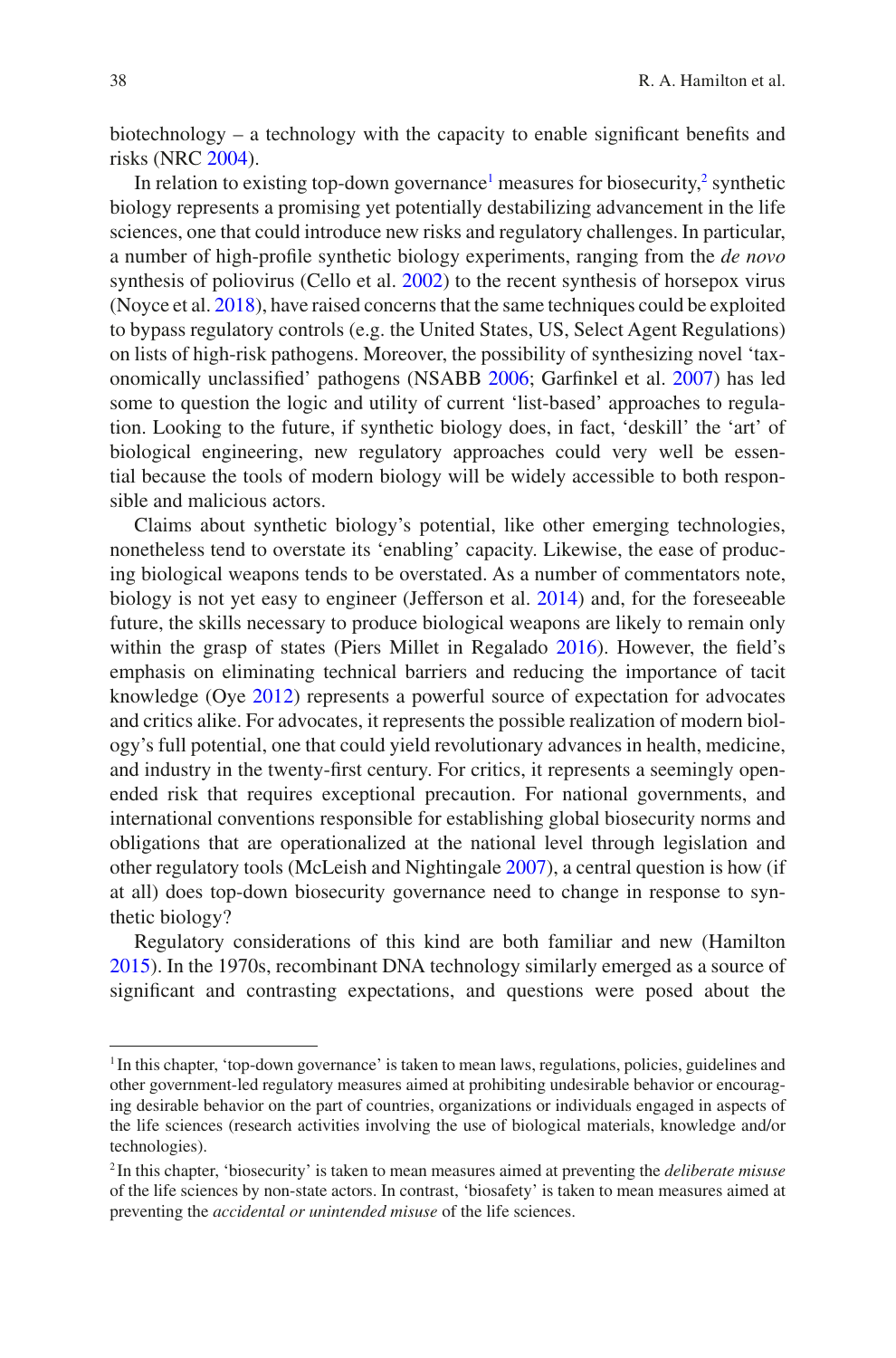suitability of existing regulatory approaches in light of potentially novel risks. However, in the case of recombinant DNA technology, biosafety concerns – notably, concens about the possible unintended consequences of genetically modifed organisms (GMOs) – were the primary focus of scientifc deliberations at the Asilomar Conference and subsequent policy discussions. In the case of synthetic biology, a feld that has emerged at a time of heightened concerns about (bio)terrorism, the possibility that synthetic biology could enable non-state actors to acquire (novel) biological agents that could be used as weapons has been an omnipresent source of concern. In 2009, synthetic biology came to the attention of the US Federal Bureau of Investigation (FBI) and in 2016 gene editing was listed as a potential weapon of mass destruction (WMD) by the US Intelligence Community (Ledford [2010;](#page-19-5) Clapper [2016](#page-19-6)).

To more fully understand the top-down governance challenges introduced by synthetic biology it is necessary to consider how synthetic biology's novelties could disrupt or potentially undermine existing biosecurity regulations. In this chapter, we attempt to advance this discussion in several ways. First, we consider the scope and content of existing biosecurity regulations at the international and national levels. Second, we discuss several aspects of synthetic biology that present distinct regulatory challenges. Finally, we conclude with recommendations for strengthening current approaches to top-down biosecurity governance.

Taken together, we argue that although synthetic biology appears to be broadly (if indirectly) covered by existing international and national regulatory systems, several novelties underline the limitations of top-down governance approaches premised upon prohibiting access to specifc 'intrinsically dangerous' scientifc artifacts (McLeish and Nightingale [2007](#page-20-5)). Indeed, by some accounts, such restrictions may not only be ineffective, but may also make the world less safe. In an era of synthetic biology – characterized by technology convergence, increased access to bioengineering capabilities, and rapid growth in intangible life science knowledge – top-down governance must be increasingly adaptive, and hybrid forms of governance (incorporating a 'mix' of top-down and bottom-up approaches that leverage the self-governance potential of non-governmental actors) should be encouraged.

# **3.2 Understanding the Scope and Limitations of Top-Down Governance for Biosecurity and Synthetic Biology**

To understand how synthetic biology could challenge or undermine existing approaches to biosecurity oversight and regulation, it is necessary to frst consider the international legal instruments relevant to biosecurity, and how these instruments are implemented at the national level (Trump et al. [2020](#page-21-0)). Based on this analysis, it is apparent that there is no single international legal instrument and no 'one-size-fts-all' approach to national implementation. Rather, the regulatory space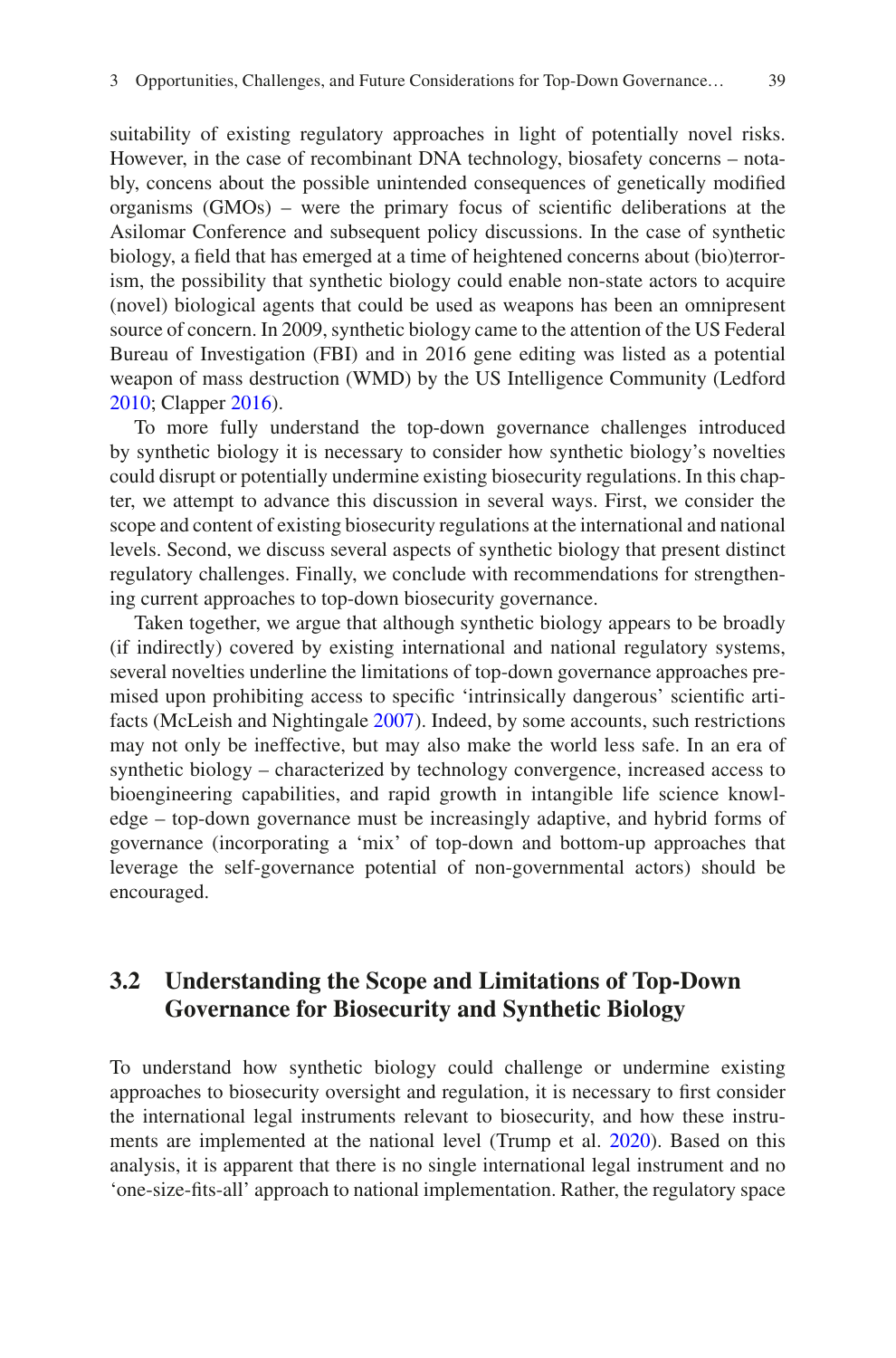governing biosecurity and synthetic biology can most accurately be described as a 'patchwork' of regulatory measures that tend to address biosecurity and synthetic biology indirectly. As scholars have previously observed, the regulatory space governing biosecurity comprises a "collection of cooperative and coercive national and international control measures – including international agreements, multinational organisations, national and international laws, regulations, policies, norms and rules – intended to prevent the spread of dangerous weapons and technologies" (McLeish and Nightingale [2007,](#page-20-5) p. 1638).

## *3.2.1 International Instruments for Biosecurity*

#### **3.2.1.1 Biological Weapons Convention (BWC)**

International legal instruments establish global norms and obligations that are implemented by countries according to their unique risk and regulatory cultures. In relation to biosecurity, no single instrument is more important or directly relevant than the Convention on the Prohibition of the Development, Production, and Stockpiling of Bacteriological (Biological) and Toxin Weapons and on their Destruction, commonly known as the Biological Weapons Convention (BWC). The BWC, which opened for signature on 10 April 1972 and entered into force on 26 March 1975, is the frst multilateral disarmament treaty banning the development, production and stockpiling of an entire category of WMD.<sup>3</sup> Under Article I of the Convention, member states agree that they must not "develop, produce, stockpile or otherwise acquire or retain: (1) Microbial or other biological agents, or toxins whatever their origin or method of production, of types and in quantities that have no justifcation for prophylactic, protective or other peaceful purposes; (2) Weapons, equipment or means of delivery designed to use such agents or toxins for hostile purposes or in armed confict."

Although tracing its origins to the Cold War, therefore focused on the activities of states and the possibility of biological warfare, the BWC remains relevant and has proven remarkably adaptive in the face of emerging concerns about non-state actors and advances in science and technology (S&T), including synthetic biology. In relation to non-state actors, the BWC requires, as defned under Article IV, States Parties to take any necessary measures "to prohibit and prevent the development, production, stockpiling, acquisition or retention of the agents, toxins, weapons, equipment and means of delivery specifed in Article I of the Convention, within the territory of such state, under its jurisdiction or under its control anywhere." In other words, States Parties have a responsibility to enforce the Convention irrespective of who (state or non-state) is acting in contravention to the universal ban on biological weapons.

<span id="page-3-0"></span><sup>3</sup>See:<https://www.un.org/disarmament/wmd/bio/>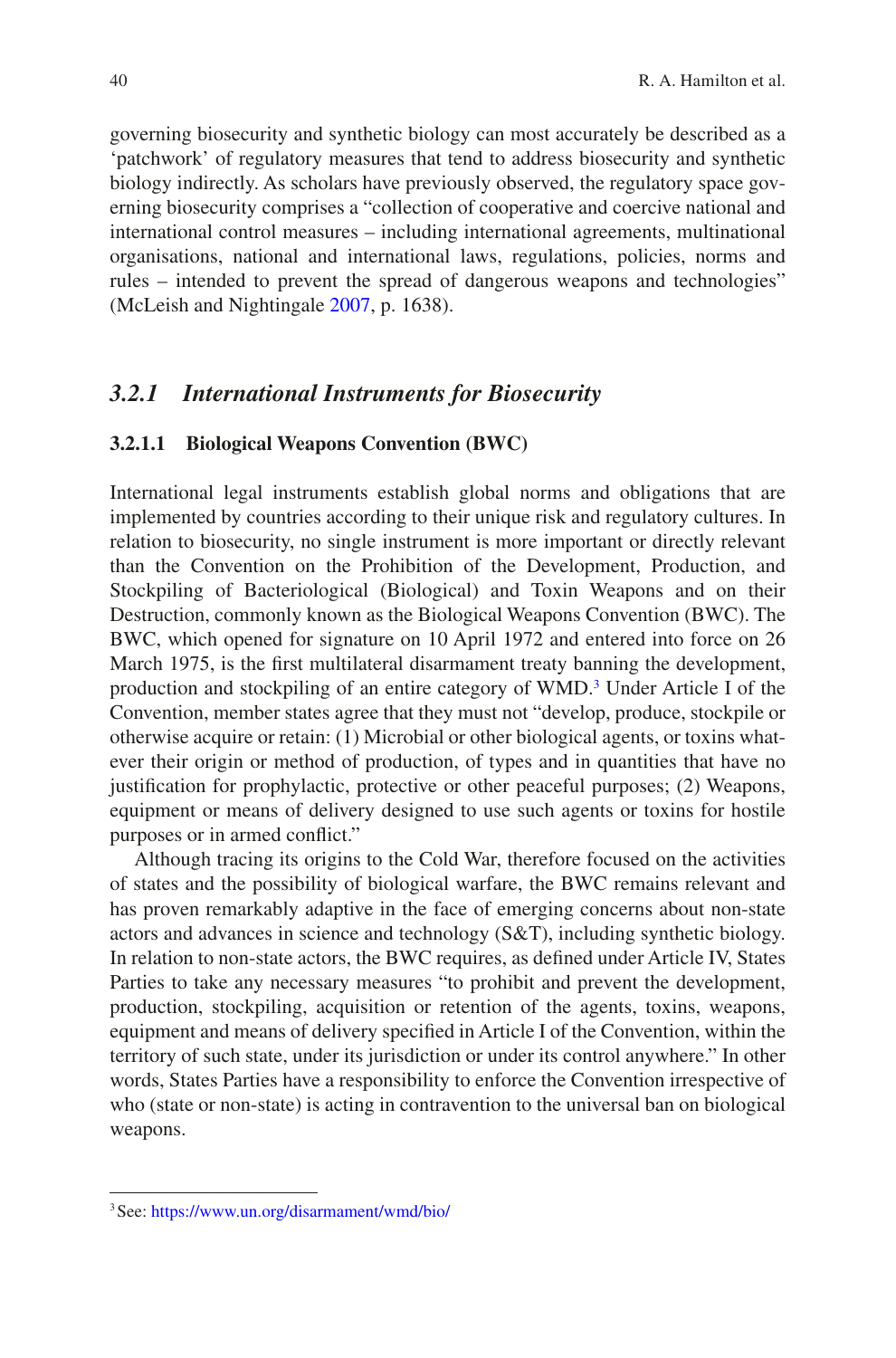form" (McLeish and Nightingale [2007](#page-20-5), p. 1638).

In relation to advances in S&T, the BWC is widely recognized as embodying a 'General Purpose Criterion', whereby the hostile use of biology – irrespective of the specifc agents, knowledge or technologies involved – is universally prohibited. This means that new discoveries enabled by advances in S&T, including possible future 'novel' agents produced using synthetic biology techniques or technologies, are covered (Hart and Trapp [2012](#page-19-7)). In other words, the BWC is effectively 'future proofed' – it "cannot be innovated around, and it embodies the norm in a timeless

With a view to advances in synthetic biology, States Parties to the BWC recognize that the feld, among other areas of S&T, is rapidly evolving and could potentially introduce novel risks over time (Hart and Trapp [2012](#page-19-7)). It is equally recognized that developments in S&T could offer new opportunities for countering bioterrorism, and detecting and responding to attacks should they occur (ibid.). To keep pace with advances in S&T and their implications for the BWC, there is general support among States Parties for increased scientifc and technical review within the BWC process (ibid.). Notably, proposals have been made for establishing a scientifc advisory body that could play a critical role in assessing the impact of advances in S&T on the BWC regime, as well as building consensus among States Parties based on a systematic review of developments in the life sciences relevant to the Convention (ibid.).

While the BWC establishes a global norm against the hostile use of biology, it is nonetheless confronted by a number of challenges and limitations. Notably, despite having 183 States Parties, four Signatory States have yet to ratify the Convention, and ten states have neither signed nor ratifed it. There is therefore a need to continue to strive for universality to ensure that the BWC is universally ascribed to and ultimately implemented and enforced at the national level. Moreover, the BWC lacks a verifcation mechanism to monitor compliance with the Convention. In the absence of such a mechanism, confdence-building measures (CBMs) – voluntary annual reports describing a member state's activities relevant to the Convention – are intended to build trust and transparency. However, annual CBM submissions remain low, the quality of submissions is inconsistent, and States Parties are not obliged to explicitly report on S&T developments (Lentzos and Hamilton [2010\)](#page-20-6). Finally, the BWC is limited by resource constraints and currently depends upon a three-person team – the BWC Implementation Support Unit (ISU) – to facilitate meetings and support daily administrative operations (Hart and Trapp [2012](#page-19-7)).

#### **3.2.1.2 Chemical Weapons Convention (CWC)**

Complementing the BWC, the Convention on the Prohibition of the Development, Production, Stockpiling, and Use of Chemical Weapons and on their Destruction, commonly known as the Chemical Weapons Convention (CWC), prohibits the development, acquisition, possession, transfer and use of toxic chemicals and their precursors for weapons purposes. Unlike the BWC, the CWC, which opened for signature in 1993 and entered into force four years later, is administered by an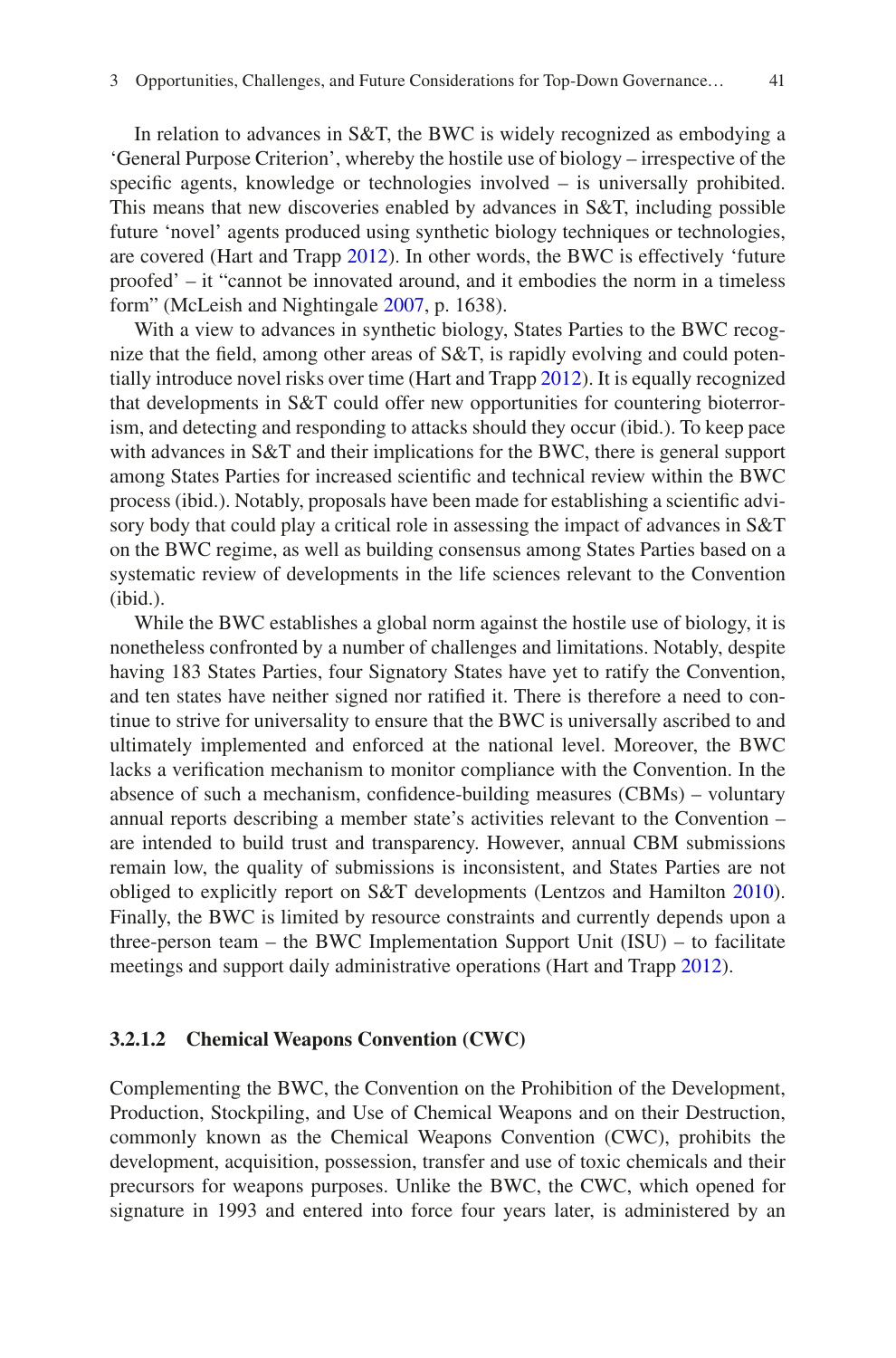autonomous international organization, the Organization for the Prohibition of Chemical Weapons (OPCW), which performs a variety of administrative, legal and feld functions, including verifcation to ensure compliance.

Because the BWC and CWC both cover toxins, there exists an overlap between the two conventions and the possibility of mutually reinforcing legal coverage (Hart and Trapp [2012\)](#page-19-7). However, because toxins can be interpreted as biological *or* chemical weapons, situations could arise where states decline to take specifc measures to prevent the misuse of toxins under either agreement (ibid.). Advances in synthetic biology – an interdisciplinary feld encompassing biology, chemistry, engineering and computing – are likely to make distinctions between chemical and biological weapons even more complex. In this environment, there is a need for interconvention dialogue to better understand the risks, as well as the jurisdictions and responsibilities of all relevant international conventions and legal instruments.

## **3.2.1.3 Australia Group, United Nations Security Council Resolution 1540 and Others**

Other important international instruments relevant to biosecurity include the Australia Group (AG) and United Nations Security Council Resolution 1540 (UNSCR 1540). In the case of the AG, established in 1985 in response to evidence that Iraq had sourced precursor chemicals and materials for its chemical warfare program through legitimate channels,<sup>[4](#page-5-0)</sup> member states have harmonized export controls covering materials and technologies likely to contribute to the development of chemical or biological weapons. Biological agents and dual-use biotechnology were specifcally added to the AG guidelines in 1992 (Oye [2012\)](#page-20-4). In 2008, in light of advances in synthetic biology, the AG established a dedicated advisory body to keep pace with developments in the feld and to suggest responses to synthetic biology innovations (ibid.). A key challenge faced by the AG is the growing relevance of intangible technology transfers, which not only make-up an increasingly signifcant component of legitimate life science research, but also present distinct challenges to regulatory control. Unlike physical pathogens and dual-use equipment, intangible life science transfers cannot be easily monitored and prevented from crossing borders. In the case of synthetic biology, a feld characterized as much by digital and informational resources (e.g. DNA sequence information) as physical ones (e.g. DNA sequencers), the regulatory challenges posed by intangible technology transfers are especially acute.

Established in 2004, UNSCR 1540 "obliges States, *inter alia*, to refrain from supporting by any means non-State actors from developing, acquiring, manufacturing, possessing, transporting, transferring or using nuclear, chemical or biological

<span id="page-5-0"></span><sup>4</sup>See 'the origins of the Australia Group'. The Australia Group website. URL [[https://www.dfat.](https://www.dfat.gov.au/publications/minisite/theaustraliagroupnet/site/en/origins.html) [gov.au/publications/minisite/theaustraliagroupnet/site/en/origins.html\]](https://www.dfat.gov.au/publications/minisite/theaustraliagroupnet/site/en/origins.html) (accessed 25 March 2021)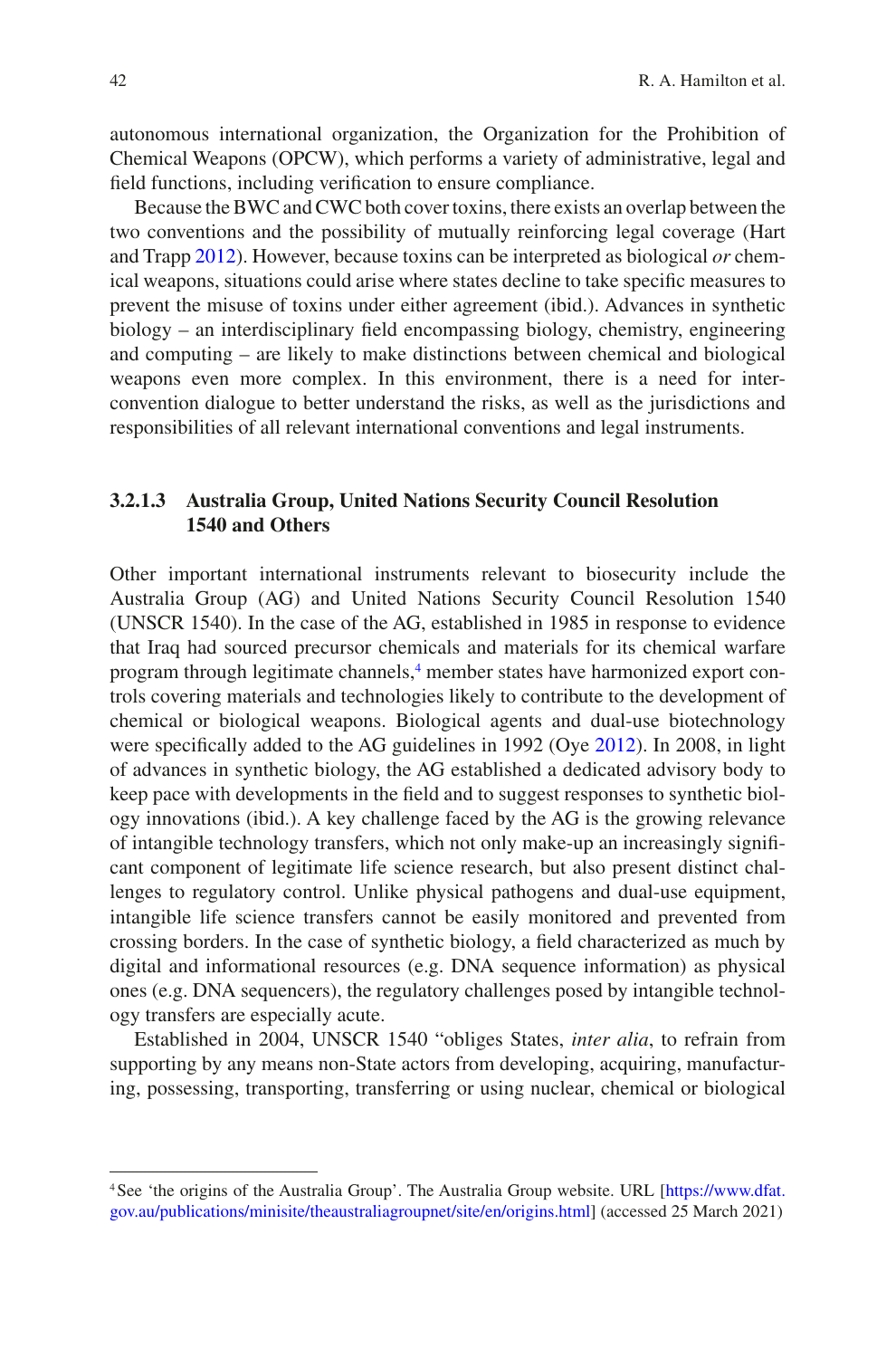weapons and their means of delivery."<sup>[5](#page-6-0)</sup> Under this resolution, member states have specifcally agreed to enact relevant legislation and to demonstrate national implementation through national reporting. In addition to directly contributing to global efforts to combat WMD, UNSCR 1540 is signifcant due to its explicit focus on non-state actors. This focus, as others have observed, "marks a new development in biosecurity policy, which historically has been state-centric" (McLeish and Nightingale [2007](#page-20-5), p. 1640). This development not only refects growing concerns about bioterrorism, but also the belief that advances in S&T have contributed to lowering technical barriers and enhancing the capabilities of non-state actors (ibid.).

In addition to the international instruments discussed above, further international regulations and conventions, including the World Health Organization (WHO) International Health Regulations (2005) (IHR) and the Convention on Biological Diversity (CBD), cover aspects of biosecurity and synthetic biology. In the case of the IHR, the scope of the regulations cover natural, accidental and deliberate disease events, thus capturing biosafety and biosecurity. The WHO, which directs and coordinates international health within the UN system, also monitors and offers guidance on life science research recognized as dual-use research of concern (DURC), including notable experiments involving synthetic biology. In 2012, in response to two such experiments (one led by a team in the Netherlands, the other by a team in the US) that resulted in laboratory-modifed H5N1 viruses capable of airborne transmission between mammals ('gain-of-function' experiments), the WHO convened a technical advisory group that considered the biosafety and biosecurity implications of the research, including concerns about the public dissemination of the fndings (WHO [2012\)](#page-21-1). In 2015, the WHO convened another scientifc working group to address the public health implications of synthetic biology as it relates to smallpox preparedness and control (WHO [2015\)](#page-21-2). The working group concluded that, in light of advances in synthetic biology, including *de novo* DNA synthesis, the risk of smallpox re-emerging can never be fully eradicated. Among the working group's recommendations was the need for revised regulations for research on DNA fragments and the synthesis of virus DNA by new technological approaches.

In the case of the CBD, many considerations that apply to GMOs remain relevant in the case of synthetic biology. Since 2010, the CBD has considered whether synthetic biology should be classifed as a new feld presenting novel risks and whether new regulations are needed in view of the protection of biodiversity and genetic resources (Lai et al. [2019\)](#page-19-8). Although these deliberations have been oriented to biosafety, the protection of biodiversity and the management of digital sequence information are also relevant for biosecurity.

Taken together, these international conventions and agreements create overlapping governance structures that cover biosecurity and synthetic biology more or less directly. Over time, each of these conventions have evolved and adapted to address emerging risks and regulatory challenges introduced by advances in S&T and nonstate actors. As they will undoubtedly continue to evolve and adapt, it will be

<span id="page-6-0"></span><sup>5</sup>See:<https://www.un.org/en/sc/1540/about-1540-committee/general-information.shtml>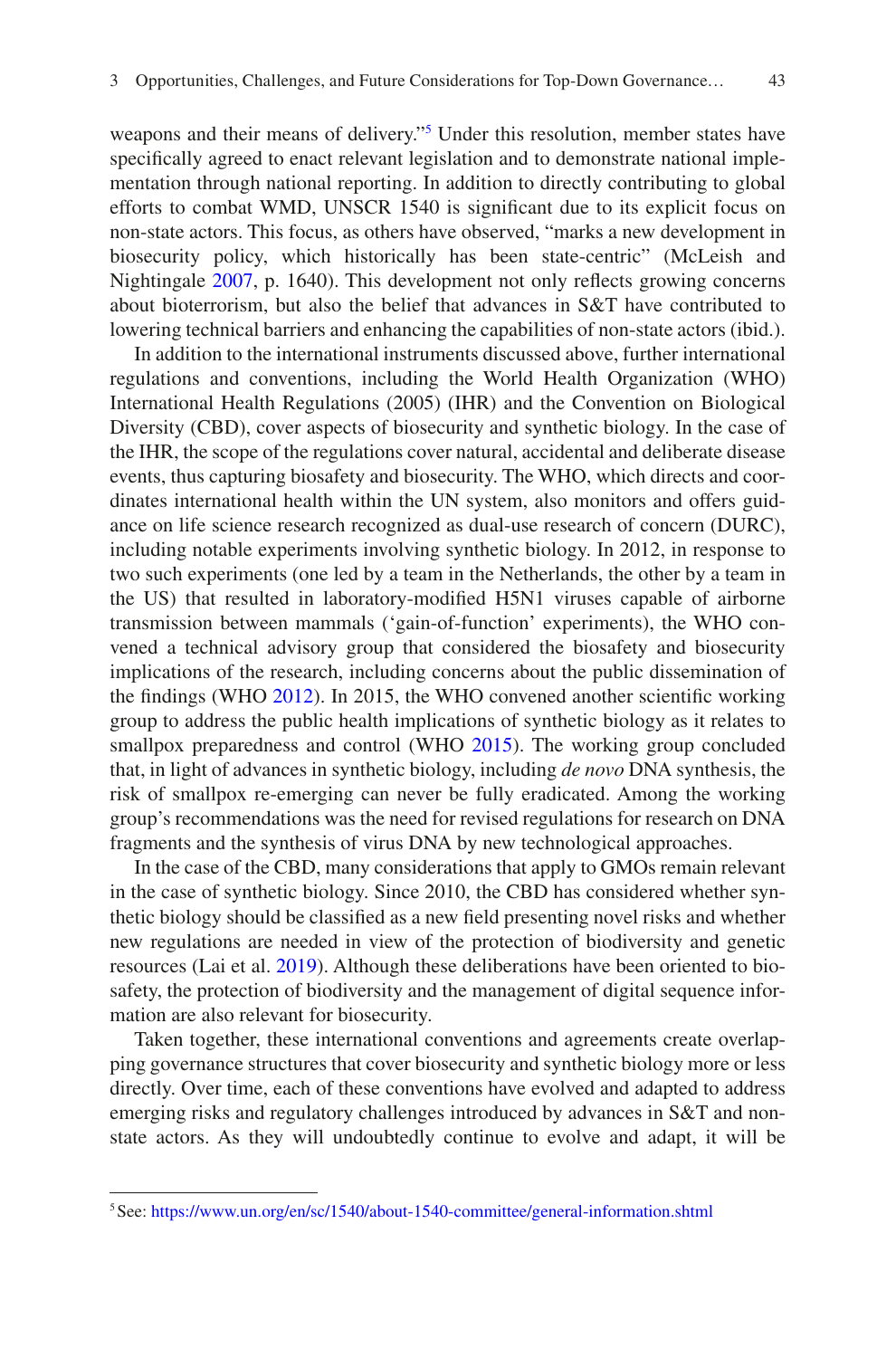important for all parties to monitor developments in synthetic biology, develop and share common defnitions, and determine to what extent synthetic biology introduces novel biosafety and biosecurity risks.

# *3.2.2 National Implementation*

International conventions are intent-based, broadly defned and therefore generally future proofed, but they only take effect when they are ratifed and implemented at the national level. For example, to implement the BWC, countries must adopt appropriate penal measures criminalizing the production, handling and use of biological weapons;<sup>6</sup> biosafety and biosecurity measures accounting for the safe and secure handling of dangerous pathogens; and import and export controls covering specific biological agents and dual-use equipment and technology.<sup>7</sup> Finally, enforcement measures must be adopted to ensure the ongoing monitoring of life science activity and to prosecute and punish offenders.<sup>[8](#page-7-2)</sup> How countries carry out each of these implementation measures is infuenced by a variety of factors, including a country's attitudes toward risk and the importance of technological innovation. In practice, countries often draw on and/or adapt existing laws and regulations, rather than creating new ones. For example, aspects of the BWC may already be covered by existing criminal laws, public health (and medical) laws, emergency management laws and/or national security laws (Fidler [2001](#page-19-9); Colussi [2015\)](#page-19-10). This means that national implementation not only takes different forms *between* countries, but also tends to result in a patchwork of rules applying directly, or more often indirectly, to biosecurity and synthetic biology *within* countries.

With a view to national implementation, this section discusses some general characteristics of top-down approaches to biosecurity and synthetic biology regulation. There are numerous categorizations that can be used to group these approaches, but for the purpose of this chapter we limit ourselves to the distinction between hard and soft law, between different levels of precaution in governance, and between general and specifc legislation. It should be emphasized that these distinctions are merely ideal types. While some examples of national implementation will be given, it should be noted that most countries apply a mix of different strategies that cannot be strictly assigned to a single type of governance.

<span id="page-7-0"></span><sup>6</sup>See for example The Biological Weapons Act (1974) in The UK or the Biological Weapons Act (1989) in the USA.

<span id="page-7-2"></span><span id="page-7-1"></span><sup>7</sup>See VERTIC factsheet on national implementation measures for the BWC, available at: [http://](http://www.vertic.org/wp-content/uploads/2019/08/FS7_BWC_EN_FEB_2018.pdf) [www.vertic.org/wp-content/uploads/2019/08/FS7\\_BWC\\_EN\\_FEB\\_2018.pdf](http://www.vertic.org/wp-content/uploads/2019/08/FS7_BWC_EN_FEB_2018.pdf) <sup>8</sup> Ibid.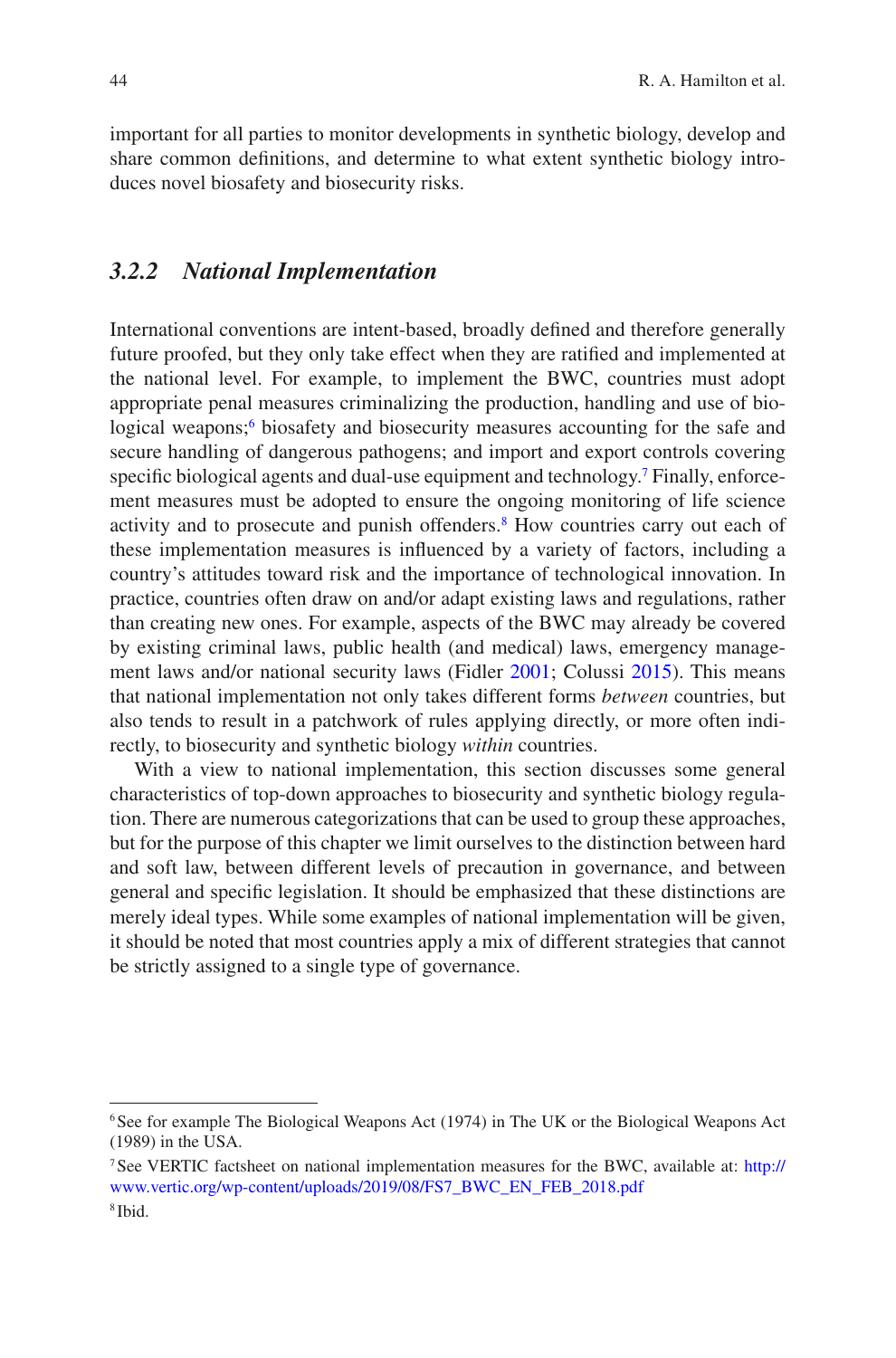#### **3.2.2.1 Hard Law vs. Soft Law**

When selecting regulatory options, national governments have to balance *hard law*, meaning statutorily defned legal prescriptions that result in punishment when violated, and *soft law*, comprised of norms and standards within the operating community that build validity, trust, and collaboration opportunities between community members and other stakeholders. By these defnitions, hard law is generally taken to correlate with traditional 'top-down' governance. However, a government can equally make the deliberate 'top-down' choice to cede some responsibility to soft law in an effort to stimulate ownership and self-responsibility on the part of industry and technology users, encourage economic development, limit the burden and costs of regulatory oversight, etc. (Palumbo and Bellamy [2010](#page-20-7)). The balancing of hard and soft law can be categorized according to three generalized types of governance approach: precautionary, laissez-faire and stewardship (Linkov et al. [2018a,](#page-20-8) [b\)](#page-20-9).

#### **Precautionary Governance**

There is a broad range of precautionary approaches that are discussed in the scholarly literature and that have been implemented by governments in practice (Ahteensuu and Sandin [2012;](#page-18-0) Dinneen [2013\)](#page-19-11). Rather than analyzing each of these approaches in detail, the following discussion considers precautionary governance more generally, treating it as a set of pre-emptive regulations aimed at ensuring the safe and secure application of technologies and preventing exposure to risk (Linkov et al. [2018a](#page-20-8), [b](#page-20-9)).

In general, precautionary governance is associated with risk-aversion and centralized governance systems that require safety to be demonstrated prior to permitting the use of new technologies or products (Stirling [2006\)](#page-20-10). For example, the European Union (EU) is widely known to take a precautionary approach in relation to GMO biosafety as prescribed by EU legislation (European Commission [2000;](#page-19-12) Anyshchenko [2019\)](#page-18-1). This legislation, which aims to protect the health and safety of humans, animals, and the environment from adverse biological contamination, equally applies to aspects of synthetic biology (especially genome editing).<sup>9</sup>

Comparable legal requirements for biosecurity were introduced later in Europe  $(2000)$  $(2000)$ ,<sup>10</sup> and much of the GMO debate remains focused on the subject of biosafety. Following a recent review process on whether or not existing gene technology regulations and risk assessment and management practices are applicable to synthetic biology, three opinion statements by the Scientifc Committees did not address

<span id="page-8-0"></span><sup>9</sup>See Case C-528/16, Court of Justice of the European Union 2018. Organisms obtained by mutagenesis are GMOs and are, in principle, subject to the obligations laid down by the GMO Directive. However, whereas radiation and chemically induced mutagenesis are exempt from the regulations because they have a so called 'history of safe use', mutagenesis induced by gene editing techniques such as CRISPR is not because it lacks this 'history of safe use'.

<span id="page-8-1"></span><sup>&</sup>lt;sup>10</sup> See Regulation 1334/2000 of 22nd June 2000 setting up a Community regime for the control of exports of dual-use items and technology in O.J. L 159/2000, modifed by Regulation 2432/2001 of 20th November 2001 in O.J. L 338/2001, and by Regulation 428/2009 of 5th May 2009 in O.J. L 134/2009.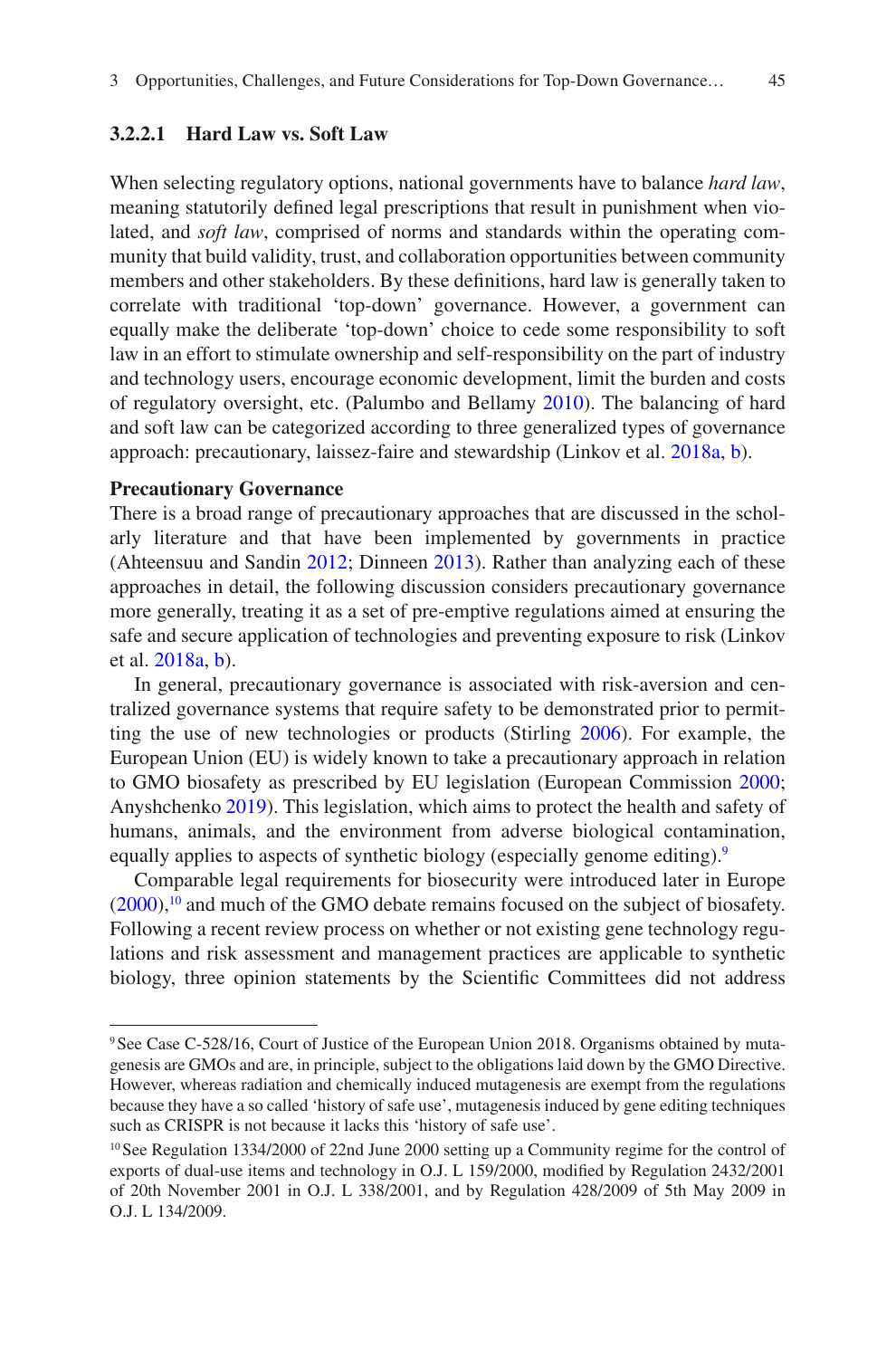biosecurity directly, focusing solely on biosafety (SCHER, SCENIHR and SCCS [2014;](#page-20-11) SCENIHR, SCHER and SCCS [2015\)](#page-20-12). By contrast, synthetic biology's biosecurity implications [11](#page-9-0) have been the subject of considerably more policy discussion in the US (e.g. NSABB [2006,](#page-20-2) [2011;](#page-20-13) for a review, see Oye [2012\)](#page-20-4). Whereas Europe has historically strongly focused on biosafety, biosecurity regulations were developed in the US at a relatively early stage (1989). Moreover, since 9/11 and the subsequent anthrax letter attacks, US policy has further emphasized biosecurity (McCarty [2018](#page-20-14)). These developments have resulted in extensive controls on scientific research (McLeish and Nightingale  $2007$ ).<sup>[12](#page-9-1)</sup>

A precautionary governance system seeks to protect against undue and unnecessary harm, but this approach can also impose costs. It is often argued that a strict pre-emptive regulatory system can potentially cut off avenues for innovation and industry and diminish a country's economic development and international competitiveness. These potential pitfalls have been pointed out both in relation to GMO biosafety regulations in Europe and biosecurity controls in the US (Wager and McHughen [2010](#page-21-3); Bogner and Torgersen [2018;](#page-18-2) Gaudioso and Salerno [2004\)](#page-19-13). Moreover, in a world where other countries may be more risk-tolerant, countries that adopt a precautionary governance approach are not necessarily insulated from risk. This problem has been faced before when individual countries have pursued, for example, nuclear disarmament or sought to reduce or eliminate nuclear power plants domestically while neighbors have not. Thus, strict adherence to precautionary governance in the case of biosecurity and synthetic biology is not a panacea for all threats.

#### **Laissez-Faire Governance**

A laissez-faire governance approach cedes much of the regulatory power to existing or emerging bottom-up initiatives, placing trust in the capacity of technology producers, industry and users to play an active role in their own regulation. Under this approach, such non-governmental actors are encouraged to determine (at least in part) how safety and security practices are structured, implemented and enforced, while centralized government plays a role in setting minimum standards and intervening in the event of regulatory failures. This approach is generally intended to promote innovation and fexibility, as well as rapid adaption and response to emerging threats (Linkov et al. [2018a](#page-20-8), [b](#page-20-9)).

While laissez-faire governance is a promising approach that recognizes the important role that non-governmental actors can play in the regulatory process, there are also potential pitfalls. One such example, albeit focused on bioethics rather than biosecurity, can be traced to the use of germline editing in humans to produce the frst CRISPR baby. In this case, despite broad international agreement that scientists should *"hold off on editing human eggs, sperm or embryos until gene-editing* 

<span id="page-9-0"></span><sup>&</sup>lt;sup>11</sup> See Ahteensuu [2017](#page-18-3).

<span id="page-9-1"></span> $12$  For a review of all the legislative framework about bioterrorism in the U.S.A., see RICHARDS, Edward P./O'Brien, Terry/Ratburn, Katharine C., "Bioterrorism and the Use of Fear in Public Health", The Urban Lawyer, No. 3, Vol. 34, 2002, pp. 685–726.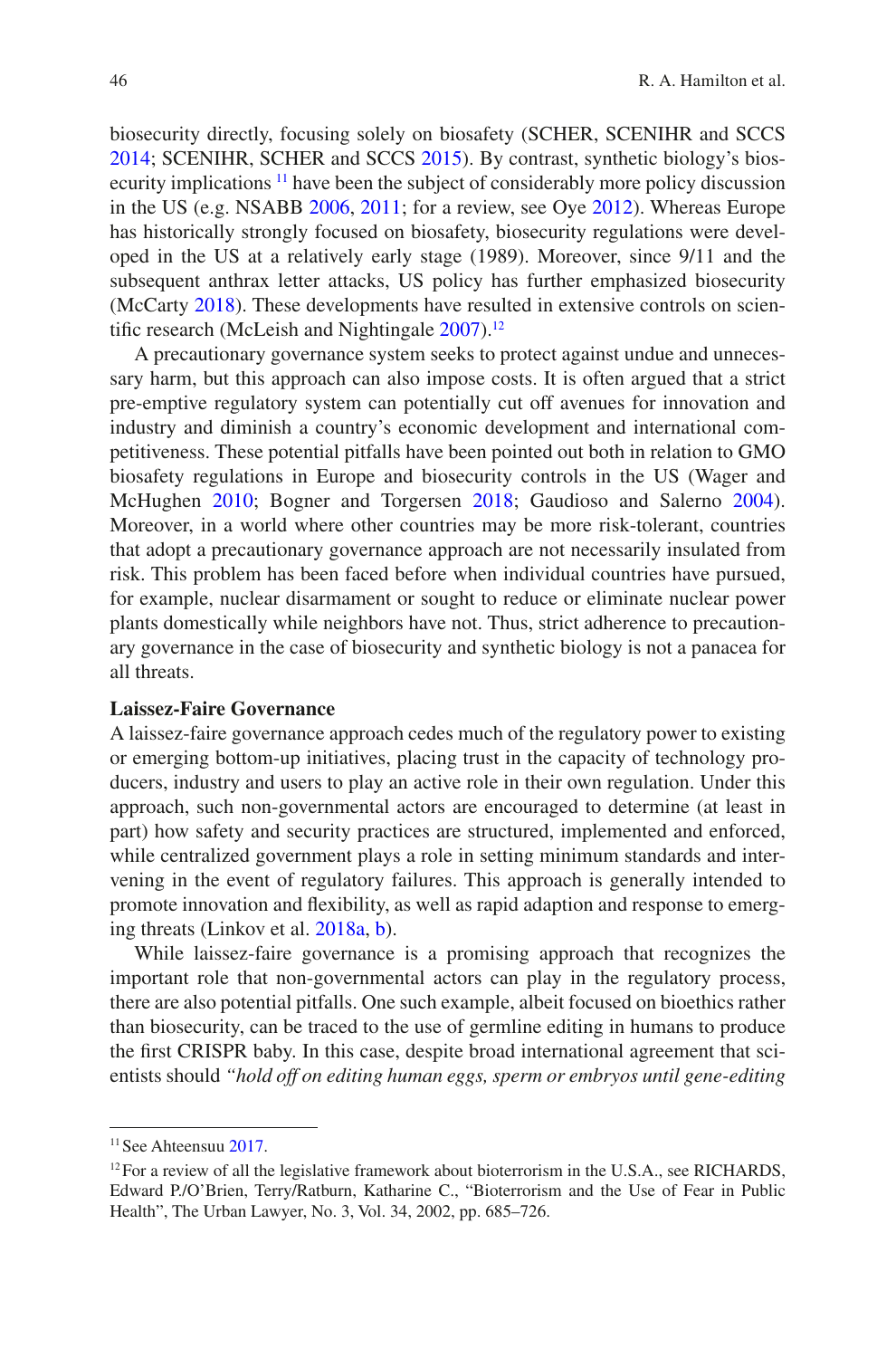*technology (and the implications of the edits) are better understood.*"[13](#page-10-0) (See also Cyranoski and Ledford [2018\)](#page-19-14), a researcher in China took advantage of laissez-faire regulatory controls that resulted in multiple potential risks and unintended consequences. These included the possibility of long-term changes to the human germline; encouraging other scientists (including those working internationally) to pursue germline editing in humans (Cyranoski [2019a](#page-19-15), [b\)](#page-19-16), and motivating Chinese regulators to introduce stricter regulatory controls on genetic research (ibid.).

As the above example suggests, one risk of laissez-faire governance is that an individual's risk tolerance may not (intentionally or unintentionally) conform to existing norms and their actions may subsequently expose everyone to undue risk or irreversible harm, with implications for the laissez-faire state as well as other states. Additionally, the more a state relies on soft law, the more responsibility the government delegates to individuals, groups and organizations, not only to establish norms and follow them, but also to enforce them. In the case of synthetic biology, such bottom-up initiatives have played an important role in this rapidly developing feld. Organizations such as the International Gene Synthesis Consortium (IGSC) have come to play an important role in the regulatory process by, for example, developing industry standards and guidelines (IGSC [2017](#page-19-17)). For better or worse, the success of such approaches will depend on the commitment of non-governmental actors to act in the best interests of society, valuing safety and security as a public good.

Ultimately, while a laissez-faire approach may effectively supplement aspects of centralized government regulation, it cannot be expected to fully replace it. This is because, as history has shown, individual researchers or individual members of industry will sometimes choose to value personal prestige or cost cutting over safety and security. Moreover, from the standpoint of non-governmental actors, including the DNA synthesis consortia noted above, regulation is not necessarily a bad thing. Indeed, by some accounts, the standards and codes of conduct produced by the DNA synthesis industry were motivated by a lack of top-down regulations that could provide a benchmark for not only mitigating potential biosecurity risks, but also liability issues and reputational costs in the event of an incident. For this reason, the US Government's own DNA screening guidance<sup>14</sup> has been largely welcomed by industry.

#### **Stewardship Governance**

A stewardship governance approach seeks to balance the advantages of laissez-faire governance with centralized risk management, and different countries may enact stewardship approaches that incline towards one side or the other (Linkov et al. [2018a](#page-20-8), [b](#page-20-9)). Governments that adopt a stewardship governance approach to synthetic

<span id="page-10-0"></span><sup>&</sup>lt;sup>13</sup> Many articles and newspaper items have in response to the Jiankui He case referred to the (perceived) broad worldwide consensus that germline editing in the clinic would be a step too far. See a.o. Weintraub [\(2019](#page-21-4)).

<span id="page-10-1"></span><sup>14</sup>See: [https://www.phe.gov/Preparedness/legal/guidance/syndna/Documents/syndna](https://www.phe.gov/Preparedness/legal/guidance/syndna/Documents/syndna-guidance.pdf)[guidance.pdf](https://www.phe.gov/Preparedness/legal/guidance/syndna/Documents/syndna-guidance.pdf)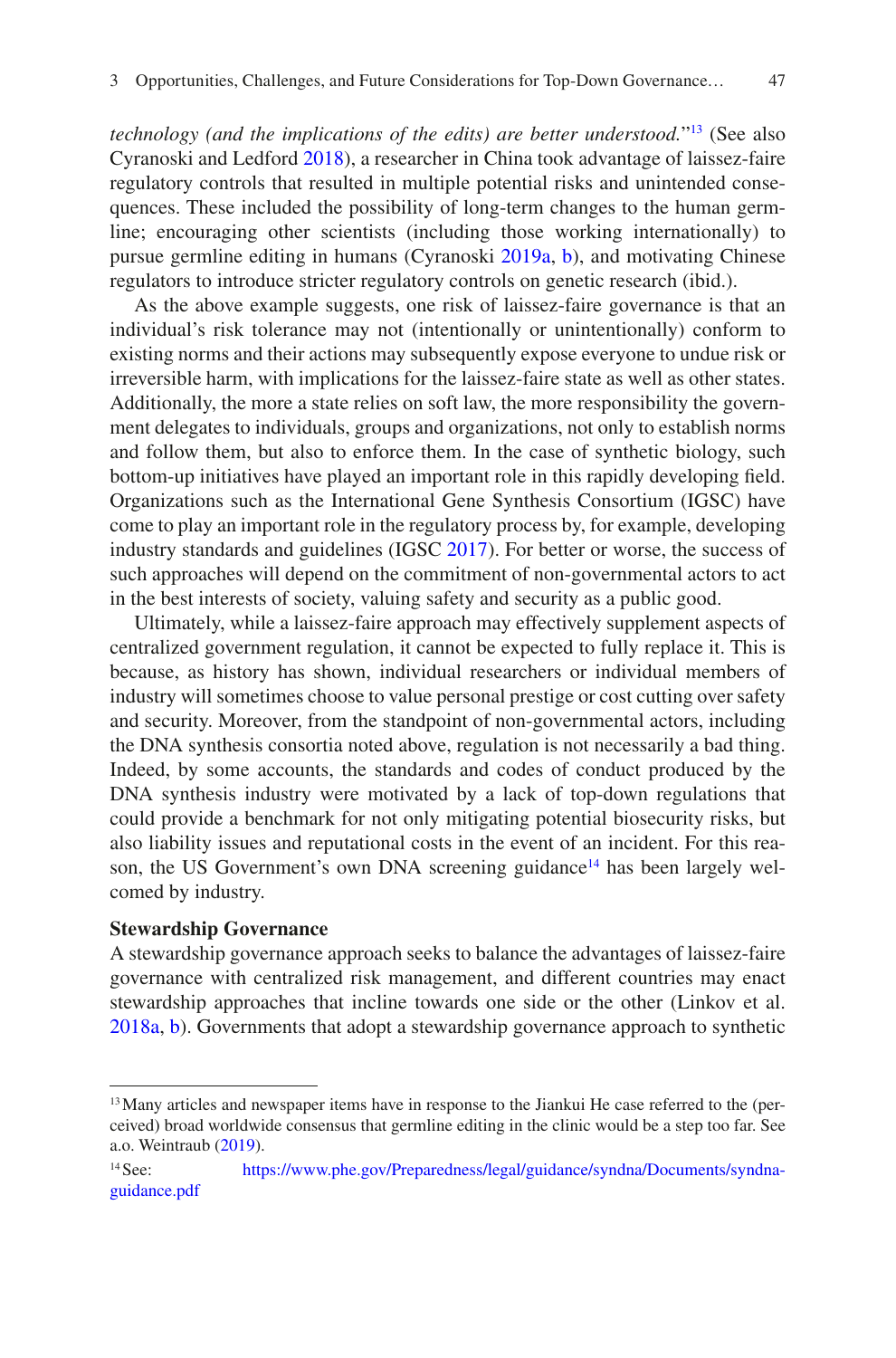biology will seek to monitor developments in the feld, enabling space for innovators and industry to operate, while intervening in the event of observed inconsistencies with objectives formulated through multi-stakeholder processes involving both government and non-governmental actors. Stewardship governance is more guidance than direction, and typically involves the active participation of bottom-up entities in formulating norms alongside traditional top-down regulatory bodies. Though some hard constraints exist, they are likely to arise through consensus driven collaborative forums that both support benefcial innovation and use of technologies while critically evaluating risks (the Goldilocks principle).

Many countries apply a stewardship style of governance for emerging technologies, including synthetic biology. While the specifc approaches of individual countries differ at the level of detail, they are all based on the principles of being fexible and adaptive and using a mix of different tools to achieve a 'balanced' form of governance. For example, the US employs a stewardship model in much of its engagement with emerging technology developers and users: the executive government, state governments, the US patent system, insurers, and the system of legal liability all serve to foster innovation while constraining what scientists can attempt within established risk tolerances. The stewardship model aims to limit innovation only when the risks are deemed suffcient to justify government intervention.

Similar governance concepts, capturing the notion of balancing laissez-faire and precautionary models, mentioned in the literature include 'adaptive governance' and 'prudent vigilance'. The main characteristic of adaptive governance is its emphasis on fexibility, allowing "stakeholders in industry, government, and society at large to iteratively adjust their best practices and codes of conduct to derive the benefts…without incurring unnecessary or unacceptable risks or losses" (Linkov et al. [2018a,](#page-20-8) [b](#page-20-9)). The 'prudent vigilance' model "establish[es] processes for assessing likely benefts along with safety and security risks both before and after projects are undertaken" (PCBSI [2010\)](#page-20-15). Introduced by the US Presidential Commission for the Study of Bioethical Issues in its policy report on synthetic biology, the model refects a combination of 'top-down' and 'bottom-up' strategies for the enforcement and control of biosecurity risks associated with synthetic biology (see Collussi 2015).

#### **3.2.2.2 Biosafety vs. Biosecurity, GMOs vs. Synthetic Biology**

Given that biosecurity and synthetic biology are relatively new concepts with limited regulatory legacies, there are few sign posts to indicate how countries' regulatory frameworks should evolve to meet their associated risks, and even if new regulations are needed. In light of existing GMO and biosafety regulations, countries are faced with the question of determining what is already covered and what is not. In this context, much depends on the 'newness' or 'novelty' ascribed to synthetic biology relative to conventional biotechnology, and governments must weigh the benefts and costs of introducing new regulations that are typically complex and time-consuming to produce (Hamilton [2015\)](#page-19-4).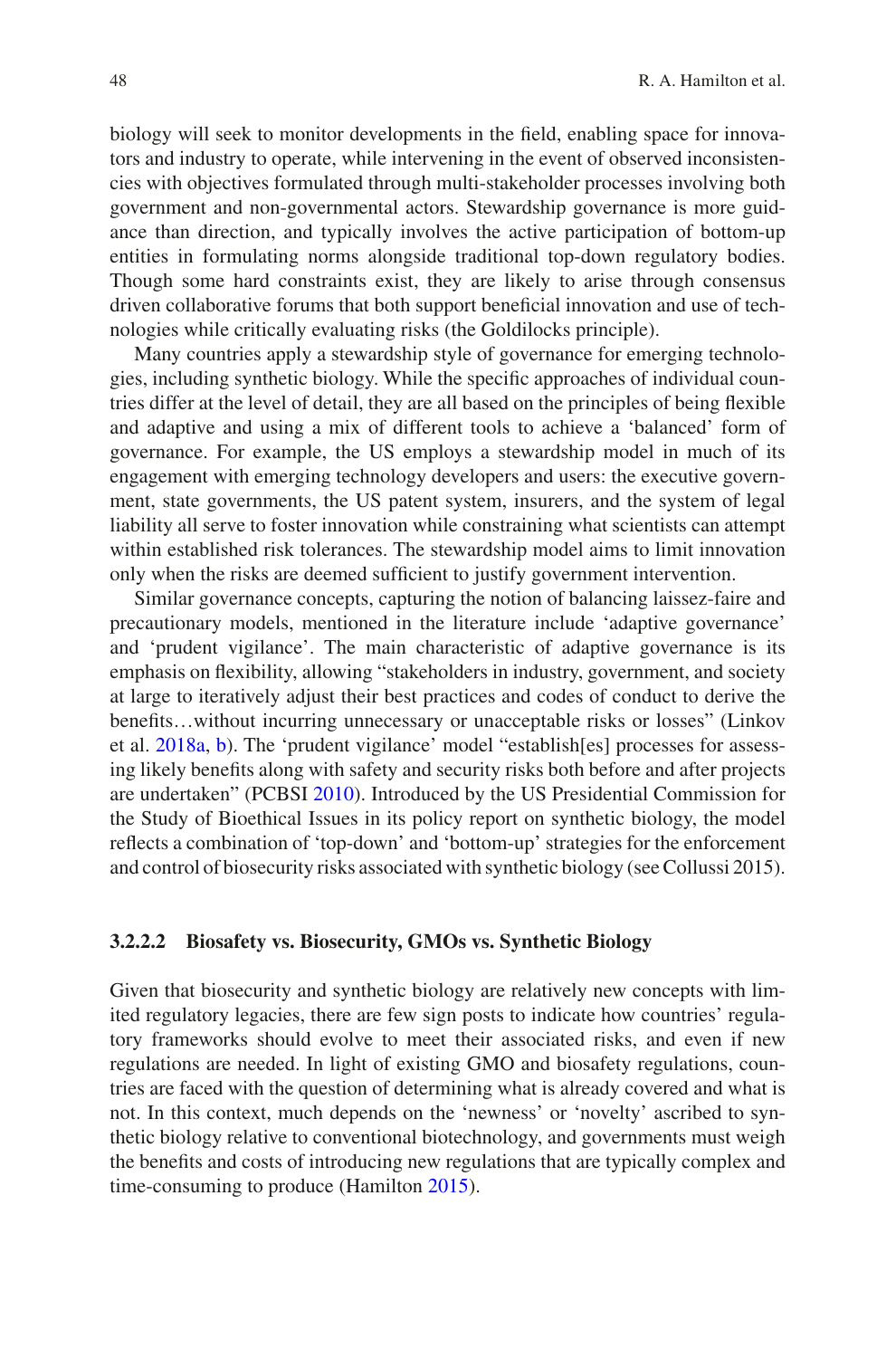Even in states where synthetic biology is actively pursued, many do not (yet) explicitly reference it in legal documentation. In Germany, for example, the Research Office of Parliament concluded in 2015 that the processes currently called 'synthetic biology' are in fact still conventional biotechnology and can be covered by existing regulations, including existing security, transport, and export control regulations, and the Health Care Act, for issues related to human health. From the standpoint of the Research Office of Parliament, synthetic biology results in new genetic combinations of a host organism with a variable amount of new genetic material, just like GMOs. Similar conclusions have been reached by scientifc advisory bodies in Europe and beyond (Trump [2017](#page-20-16); ZKBS [2018](#page-21-5); Pauwels et al. [2013\)](#page-20-17).

Synthetic biology is similarly not mentioned in EU legislation and, historically, changes to the EU biosafety regulations have proven to be extremely time consuming due to different perspectives on both the necessity and desirability of change (Eriksson et al. 2018). In the case of several new plant breeding techniques, it remains unclear whether they are covered by EU GMO legislation, despite deliberations (including several scientifc and legal expert committees and reports) stretching back more than 15 years.

Finally, distinctions between biosecurity and biosafety can be ambiguous. In countries with regulations specifcally covering biosecurity, a variety of defnitions can be found depending on the context and feld of application. For example, different interpretations exist between the human health sector, and the animal and plant health sectors . In the case of human health, biosecurity is generally understood as a set of regulatory measures aimed at preventing the deliberate misuse of biology (i.e. the same way we interpret biosecurity in this chapter). In the case of animal and plant health, biosecurity is generally understood as a set of regulatory measures aimed at preventing and responding to the natural or unintentional introduction, establishment and spread of pests or pathogens (Mumford et al. [2017](#page-20-18)).<sup>15</sup> Some languages also lack distinct words for biosafety and biosecurity (at least in general usage). For example, *biosecuridad,* in Spanish, *Biosicherheit,* in German, and *bioturvallisuus,* in Finnish, are generally used to capture both biosafety and biosecurity. This can result in misunderstandings, as these concepts can be understood differently between countries and between sectors. In the case of languages that do differentiate between biosafety and biosecurity, there can nonetheless be confusion

<span id="page-12-0"></span><sup>&</sup>lt;sup>15</sup> In the setting of the BWC, it is most commonly used to refer to mechanisms to establish and maintain the security and oversight of pathogenic microorganisms, toxins and relevant resources. But For example, the glossary of the FAO Basic Laboratory Manual for the Small-Scale Production and Testing of I-2 Newcastle Disease Vaccine considers biosecurity to be "precautions taken to minimize the risk of introducing an infectious agent into a population". And in the glossary of the New Zealand Parliamentary Commissioner for the Environment considers biosecurity to be "The exclusion, eradication and effective management of pests and unwanted organisms into New Zealand." [http://www.pce.govt.nz/reports/pce\\_reports\\_glossary.shtml](http://www.pce.govt.nz/reports/pce_reports_glossary.shtml). The OECD developed best practice guidelines for biosecurity at ancillary facilities, defning it as "institutional and personal security measures and procedures designed to prevent the loss, theft, misuse, diversion or intentional release of pathogens, or parts of them, and toxin-producing organisms, as well as such toxins that are held, transferred and/or supplied by Biological Resource Centres".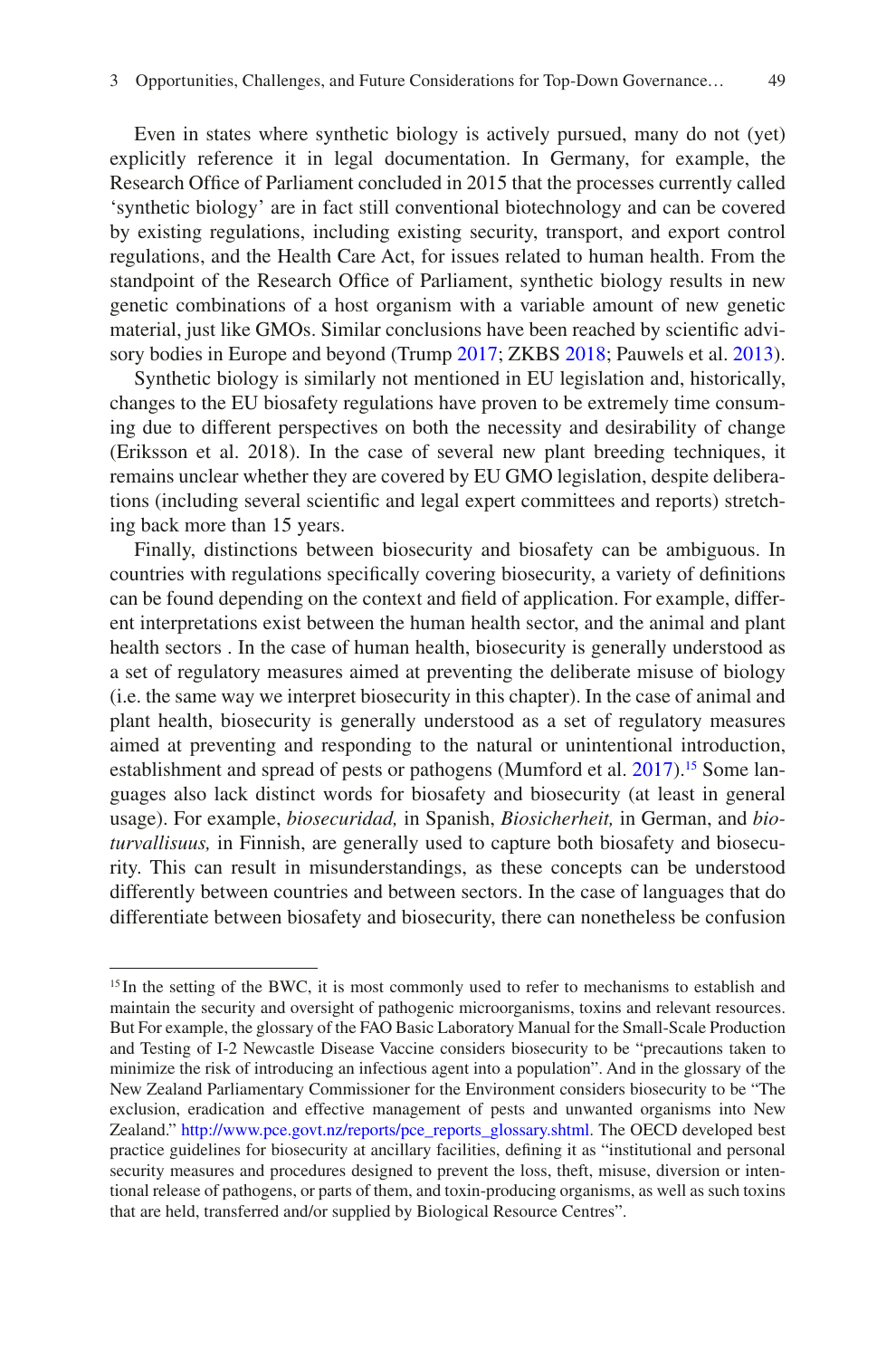over how each set of practices should be applied and what actors or institutions bear responsibility for their oversight. Recognizing these ambiguities, initiatives in the EU and Central Asia have been undertaken to map how these terms are understood and applied in different countries (EBRF [2016;](#page-19-18) EEAS [2017](#page-19-19)).

#### **3.2.2.3 National Implementation: An Inevitable Patchwork**

In many (if not most) countries, the regulatory frameworks governing synthetic biology and biosecurity are fragmented – divided across multiple pieces of legislation (e.g. legislation on bioweapons, dual-use materials and technologies; export/ import and transport; gene technology; human health; microorganisms, animal and plant health; agriculture; occupational health; waste disposal; criminal behavior, etc.) – and tend to address one or both subjects only indirectly (Greer and Trump [2019\)](#page-19-20). In Finland, for example, over twenty acts and regulations can be interpreted as governing the biosafety and biosecurity dimensions of synthetic biology, and none make explicit reference to 'synthetic biology'. In other countries, like the US, synthetic biology is explicitly referenced in relevant regulations and guidance documents (e.g. federal DNA screening guidance), accompanied by more than 35 different biosecurity regulations (some of which have been described as mutually inconsistent, making compliance with all of them impossible): "The regulation of products of synthetic biology is juggled, and not always clearly so, among three federal agencies, various federal laws, and the Coordinated Framework (…). The regulatory framework that has evolved is complicated, increasingly circuitous, and not for the faint of heart" (Bergeson et al. [2015\)](#page-18-4).

In other countries, especially developing countries that may share very different priorities due to limited resources and urgent challenges associated with human rights and food security, relevant biosecurity and synthetic biology regulations have not yet been adopted. Thus, the fact that international conventions are in place may create a false sense of confdence about the level of consensus and adoption. In practice, the effectiveness of conventions depends on how they are implemented, a task that can take a considerable amount of time. Indeed, despite the relatively long history of GMO regulation, relevant laws have not been adopted by all countries.

Additionally, in an interconnected and globalized world, the effectiveness of national implementation is limited in its ability to prevent or limit access to new technologies that may be carelessly used or transferred by other states. National implementation acts within legal and geographical boundaries and depends upon rules designed to shape the behavior of domestic audiences. For truly robust governance to occur, all states must work to mitigate the risks posed by advances in synthetic biology through effective national implementation.

Given the diversity of national implementation efforts globally, it seems unlikely that there will be a unifed approach and that all gaps in the governance of synthetic biology will be flled. However, potential vulnerabilities can be addressed through a combination of different instruments. "Often, approaches to risk governance are defned in terms of a choice between two alternatives. Either accept the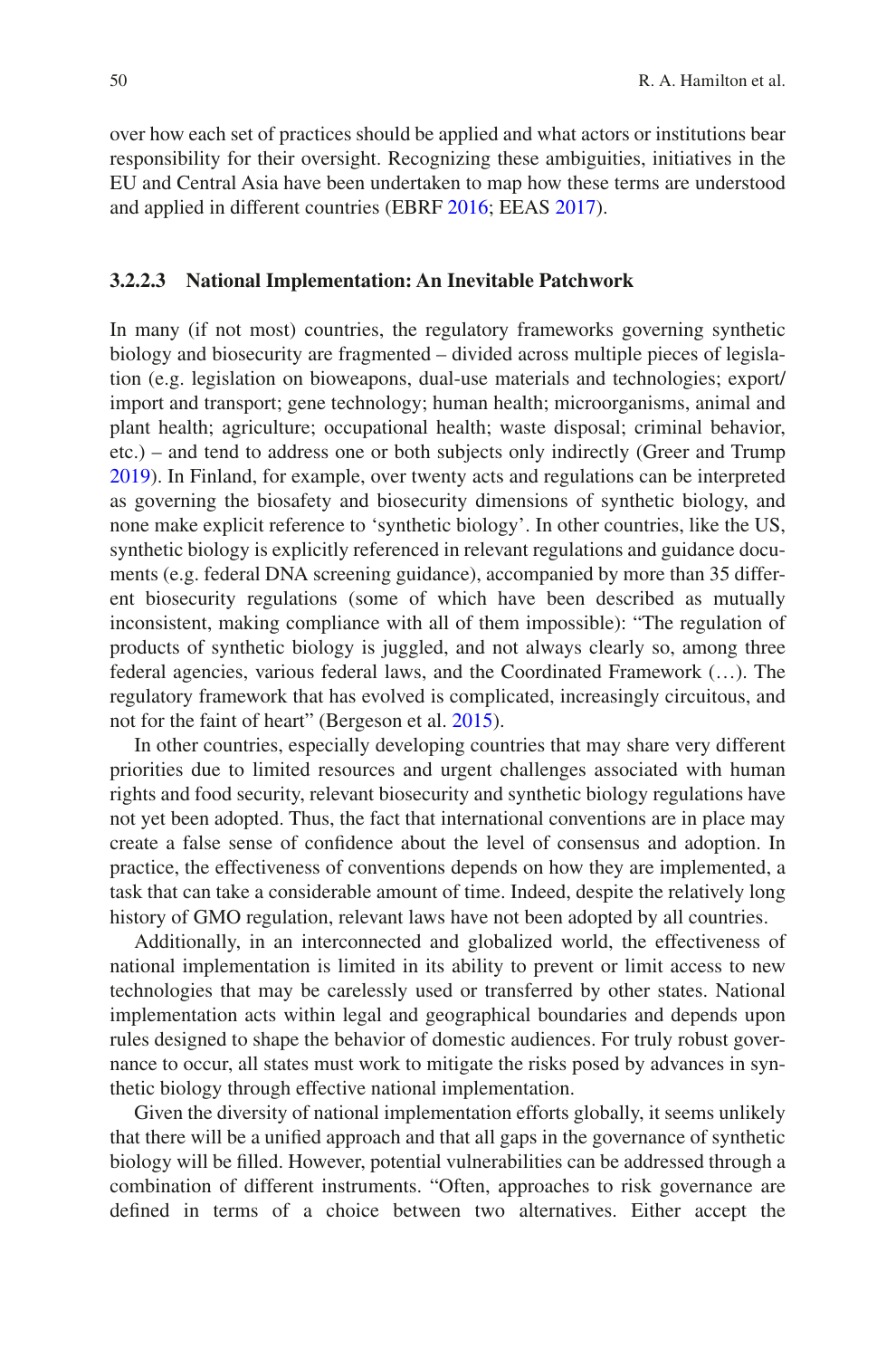precautionary principle but in so doing choke off development of potentially promising technologies, or go with laissez-faire and in so doing accept potentially irreversible harms" (Oye [2012,](#page-20-4) p. 22). Linkov, Trump, Poinsatte-Jones, and Florin [\(2018b](#page-20-9)) emphasize the importance of a stepwise learning approach under conditions of acknowledged uncertainty, with initial limits on use, iterative phases of data gathering and regulatory evaluation. In addition to adopting hybrid governance models, combining elements of precaution with policies aimed at stimulating innovation, governments may also look to strengthen regulatory systems through a combination of hard and soft law. For example, legal measures can be complemented by codes of conduct or guidelines produced by researchers and industry.

Top-down governance systems, in their various forms, offer advantages and disadvantages. The regulatory challenges presented by synthetic biology will require the careful consideration of multiple (hybrid) governance options.

# **3.3 Key Novelties and Tensions Introduced by Synthetic Biology**

Biosecurity in the context of synthetic biology benefts from the groundwork previously laid to mitigate biological weapons threats and the risks posed by earlier advances in biotechnology. We have seen that international conventions and national implementation already cover (albeit imperfectly) many aspects of synthetic biology. In this section, we discuss three aspects of synthetic biology that represent distinct governance challenges: convergence, democratization and intangibility. Cutting across these tensions are overarching issues that are familiar to all emerging technology discussions, including the pace of technological change and uncertainty, both in terms of the potential risks and benefts (Marchant et al. [2011](#page-20-19)). For effective governance in this environment, regulatory efforts must seek to be forward-looking and adaptive. Moreover, whether states are applying existing legislation to synthetic biology or enacting new legislation, both relevance and coherence will be paramount.

## *3.3.1 Convergence*

Because synthetic biology represents a convergence between biology, chemistry, engineering and computing, ambiguities may arise regarding which conventions should regulate specifc developments. This could produce redundancies in regulatory efforts or, far worse, gaps in responsibility as each authority presumes another's attention and jurisdiction. Frontier research on protocells and xenobiology, among other domains of synthetic biology that push the limits of scientifc classifcation, may even fall outside the scope or remit of existing conventions and established legislation. Other synthetic biology risks, including those that blur the line between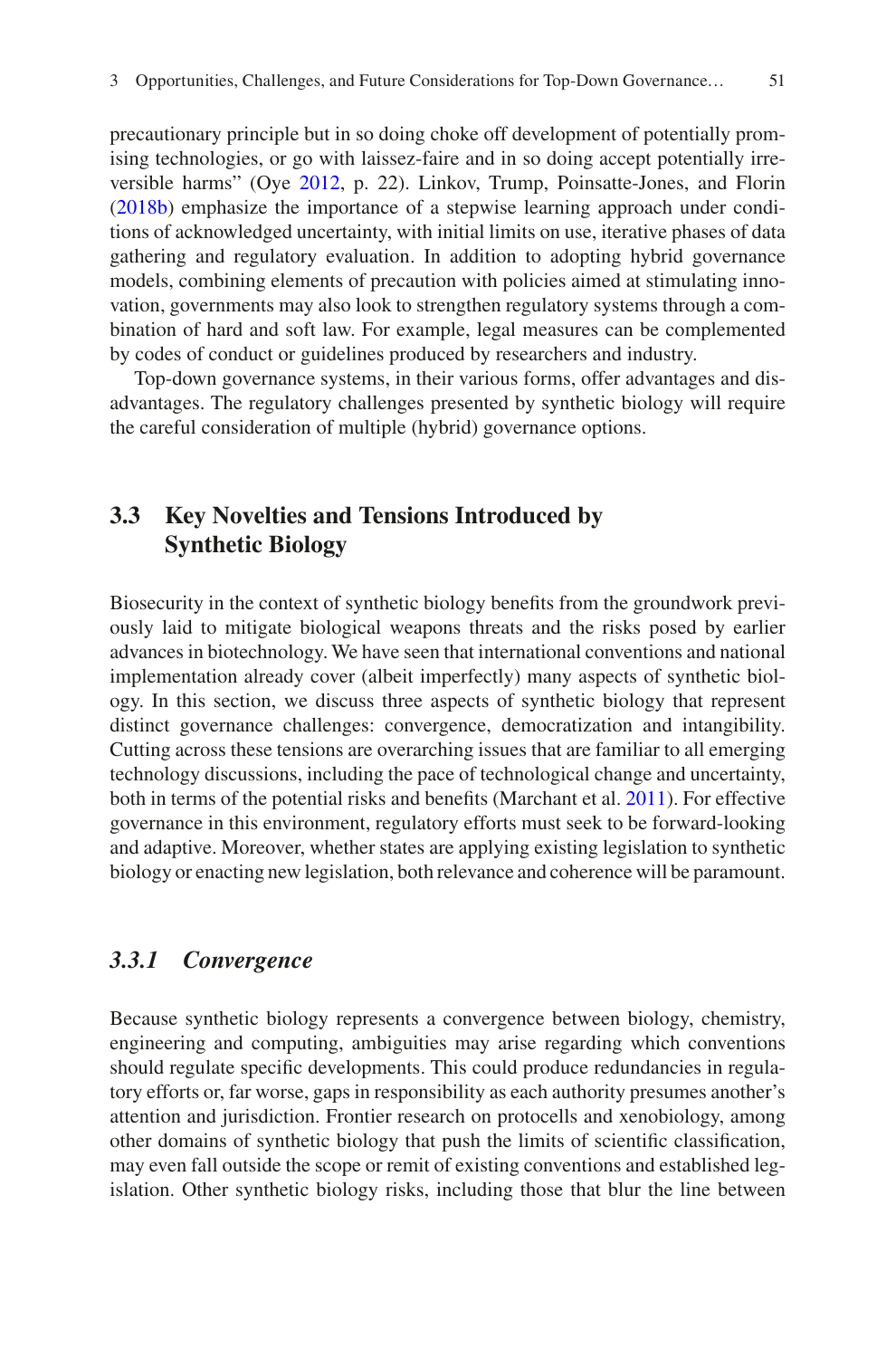biological and informational hazards, may require new security concepts and practices. For example, recent studies that have demonstrated the capacity to encode computer viruses in synthesized strands of DNA, exploiting vulnerabilities in the sequencing and processing pipeline (Ney et al. [2017](#page-20-20)), underline the growing relevance of *cyberbiosecurity*, an emerging feld at the intersection of cybersecurity and biosecurity.

Synthetic biology processes and methods may also become (or may already *be*) too diverse to legislate individually, and the convergent nature of synthetic biology may lead to fragmentation or duplication of laws at the national level. In this environment, it may become increasingly unclear which laws should be applied to synthetic biology and how judges or legislators should interpret and apply them. In light of its numerous applications, multiple contributing scientifc disciplines, and practitioners working in both institutional and non-institutional settings, synthetic biology is an exemplary case of convergence.

# *3.3.2 Democratization*

Synthetic biology provides new ways to modify organisms outside of dedicated laboratories and without advanced skills (Oye [2012](#page-20-4)). This broadens access to the science and enables individuals to apply its techniques without oversight from formal institutions or associated institutional norms (NSABB [2011](#page-20-13); Gruber [2019\)](#page-19-21). Theoretically, democratization could allow untrained or malicious actors to create dangerous organisms. In practice, current synthetic biology applications are far from facilitating this: in most cases, so-called do-it-yourself (DIY) biology is limited to relatively simple experiments with nonpathogenic organisms, with relatively low success rates (Kuiken [2016\)](#page-19-22). However, looking to the future, it is possible that advances in synthetic biology will lower the technical barriers needed to engage in more advanced bioengineering projects. Much like the history of computing, as synthetic biology tools and techniques become more reliable, streamlined, and easy to use, bioengineering may become common place, accessible to specialists and nonspecialists alike.

If synthetic biology does (eventually) make biology easy or at least signifcantly *easier* to engineer, traditional top-down governance and enforcement will no longer be sufficient to provide adequate oversight, and there is likely to be a growing need to enlist the support of the synthetic biology community itself to participate in various forms of self-regulation or self-policing. Already, innovative self-governance approaches of this kind have been employed in the context of DIY-biology, wherein DIY-culture and social protocols have been leveraged to support responsible science and self-regulation (Bolton and Thomas [2014\)](#page-19-23). However, such regulation works only if all parties engage, or are permitted to engage, which is not always guaranteed.

One potential model for policing synthetic biology in an era of democratization is provided by the partnership that has evolved between the International Genetically Engineered Machine (iGEM) competition and the US FBI. This partnership has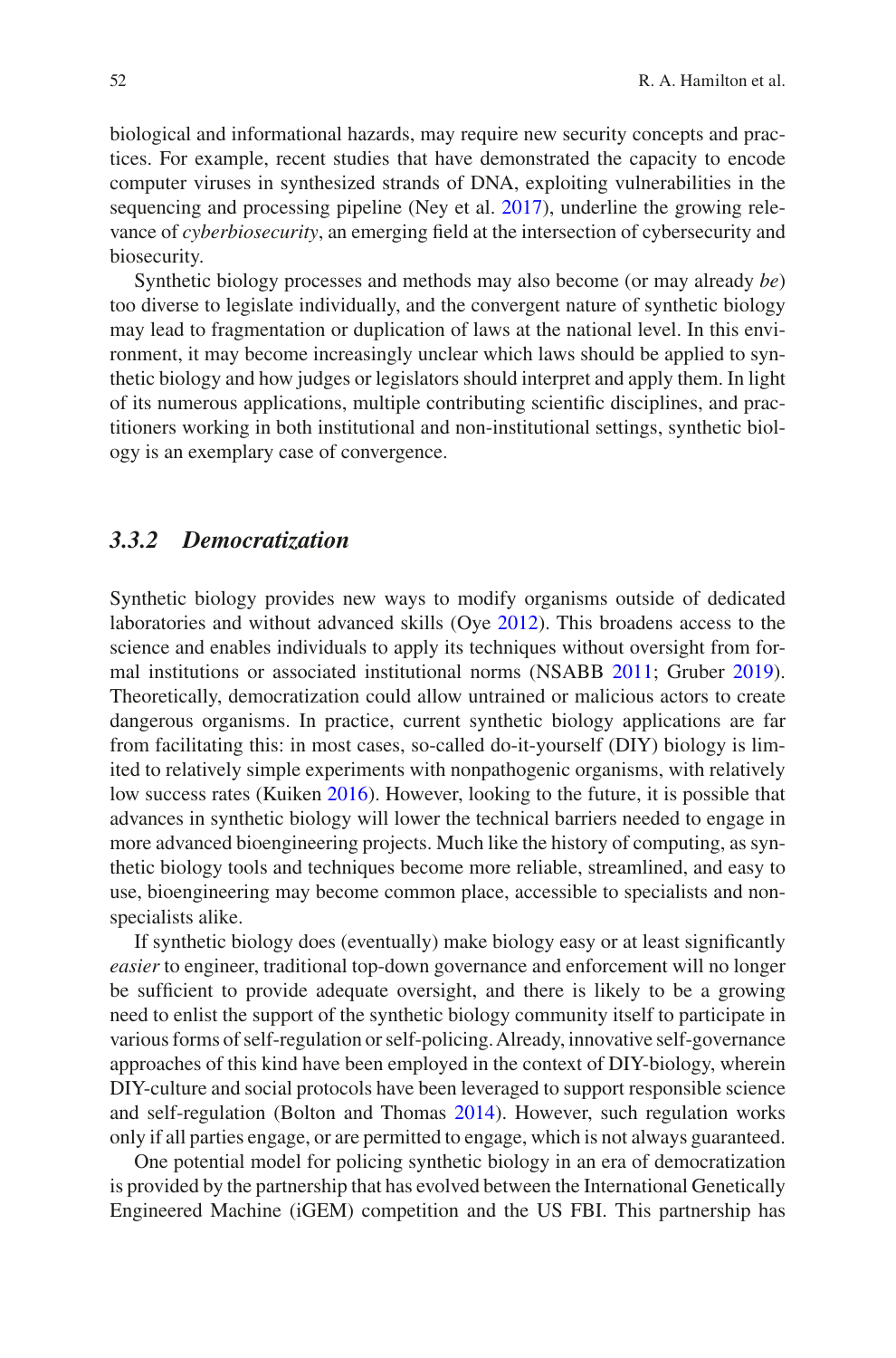sought to create a culture of trust and transparency between law enforcement and members of the synthetic biology community through engagement with students and the private sector, demonstrating positive results (Ossola [2016](#page-20-21)). Moreover, iGEM organizers require, as a condition of student teams' participation, students to engage with safety and security issues throughout their projects (Oye [2012](#page-20-4)). These partnership activities create an opportunity for mutual learning, but there can be tensions. In 2019, 47 countries sent teams to iGEM, but some international students were barred from attending the event (Baber [2018\)](#page-18-5) due to a US Executive Order that banned students from several countries, including Iran and Syria. This represented a collision of top-down priorities. The travel ban's focus on national security compromised the FBI's ability to build relationships within the evolving international synthetic biology community.

Democratization in synthetic biology requires balancing individual liberty and risk prevention. In a hypothetical future world of broad bioengineering capabilities, safeguards will still be necessary, but whether they are best applied through topdown or bottom-up efforts remains to be seen. The successful governance of synthetic biology will partially depend upon the functioning collaboration between top-down and bottom-up governance in identifying and preventing purposeful or accidental misuse. Bottom-up governance is further discussed in Chap. [6](https://doi.org/10.1007/978-94-024-2086-9_6) of this volume.

# *3.3.3 Intangibility*

The 'ingredients' for synthetic biology are increasingly informational, thus regulations focusing on material control, while important, cannot address the full scope of synthetic biology's risks. Digital sequence information, access to online research protocols and methodologies, and the capacity to construct laboratory hardware from scratch using 3D-printing technologies are all developments that threaten to undermine regulatory systems that privilege policies aimed at restricting access to physical technologies (NRC [2004](#page-20-0)). In an era of the life sciences dominated by the production and distribution of information-based resources, effective regulatory controls on intangible technology transfers are essential. However, successfully designing and implementing controls of this kind is a challenging task. Whereas dual-use equipment must (or at least should) pass through physical checkpoints, digital sequence information can be transmitted with the click of a button.

Advances in synthetic biology may also yield threats that are not only diffcult to regulate, but impossible to *anticipate*. For example, it may someday be possible to design and build novel genomes (based on existing, modifed or new genetic code) that transcribe previously unknown pathogens. Therefore, although select agent lists are likely to remain relevant (if for no other reason than because they generate awareness about pathogens that *are known* to cause severe harm to public, animal or plant health), they cannot be expected to capture the full spectrum of harmful agents that are (or may someday be) possible to create.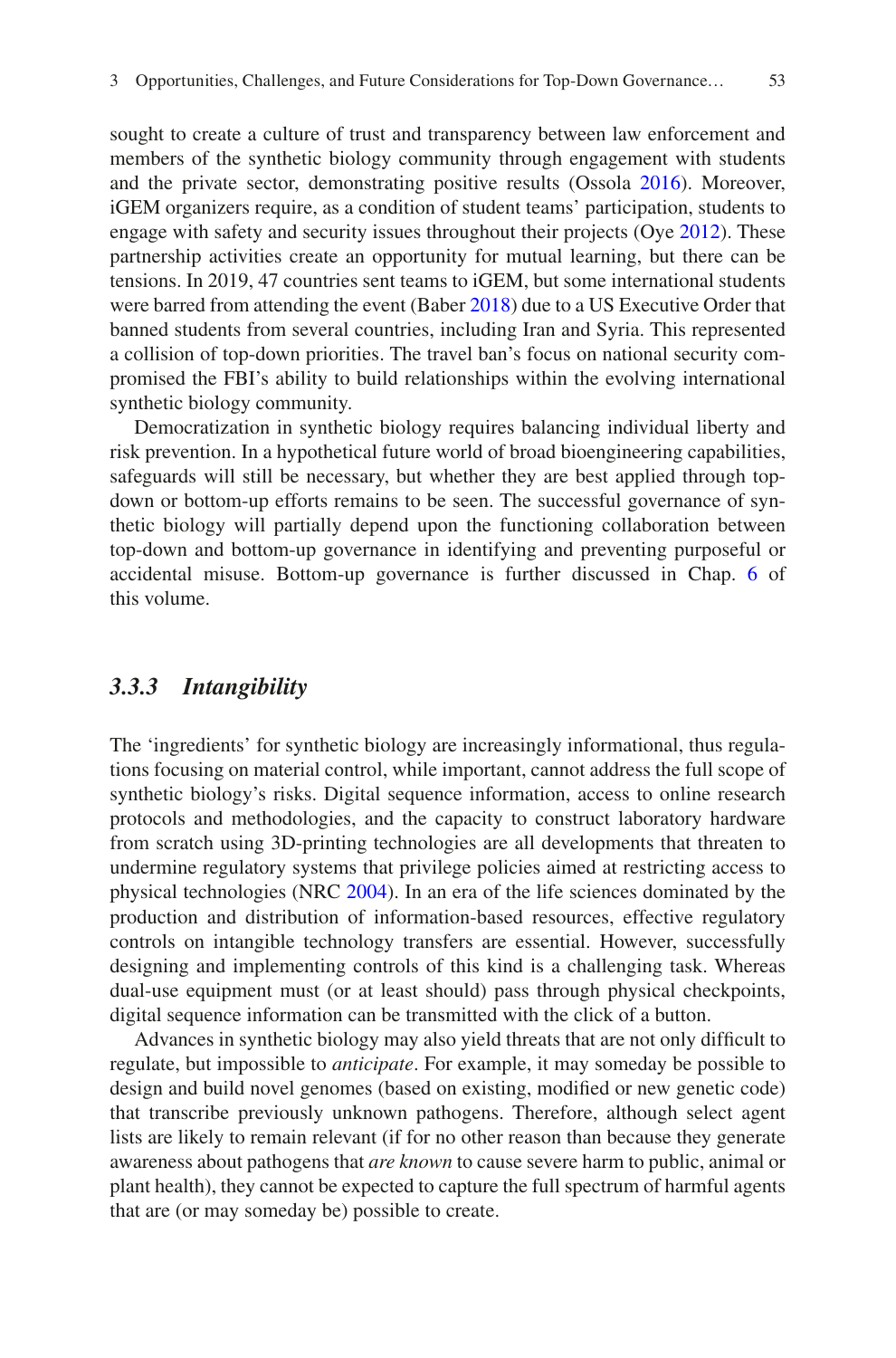Finally, in the context of synthetic biology and the contemporary life sciences in general, important questions remain about what life science information should be considered 'risky' in the frst place and how this information aught to be controlled. To place these considerations in context, one need look no further than the H5N1 gain-of-function experiments (Imai et al. [2012](#page-19-24)). In this case, concerns were raised about whether research describing the synthesis of a novel H5N1 variant was suitable for open publication. Some argued publishing the protocols would provide a blueprint for bioterrorism. Others asserted that the research should never have been conducted. Decisions about whether (or what parts of) the research should be published were sources of international debate and global controversy (Hamilton [2015\)](#page-19-4). While past technologies have motivated similar controversies (see McLeish and Nightingale [2007](#page-20-5)), questions about the intrinsic dangers of life science information, and what information may be too dangerous to share, have never been more acute.

# **3.4 Conclusions and Recommendations**

- The regulatory landscape for biosecurity and synthetic biology can best be described as a 'patchwork' of international conventions, national laws, regulations, guidelines, etc. In many instances, these were designed to address other (state biowarfare programs) or earlier (biosafety) concerns.
- While synthetic biology appears to be broadly (if indirectly) covered by existing top-down governance measures (e.g. GMO laws), several characteristics of the science, including convergence, democratization and intangibility, point to possible regulatory gaps. How governments address these novelties depends upon their regulatory cultures and perceptions of risk.
- To date, the regulatory response, while varied (ranging from more precautionary to more laissez-faire), suggests a preference for evolutionary rather that revolutionary regulatory change. Like the regulatory response to GMOs, there is a tendency for governments to adapt existing regulations to new technologies.
- Whether new conventions, laws or regulations are (or are not) needed to address synthetic biology's novelties is open to question. At the very least, there is a need to monitor advances in the feld and to consider how top-down governance approaches could be improved. The following recommendations aim to advance this discussion:
- The BWC, the premier international forum that addresses biological threats, should play a leading role in monitoring security-relevant advances in synthetic biology. Proposals to establish a BWC scientifc advisory body and to introduce a S&T reporting requirement into the CBM mechanism should be encouraged.
- In view of the growing convergence between biology, chemistry, engineering and computing, inter-convention dialogue is needed between the BWC and CWC, among others, to ensure the full scope of synthetic biology's risks are taken into consideration and that there is agreement on how to address these risks in the event of deliberate misuse by state or non-state actors.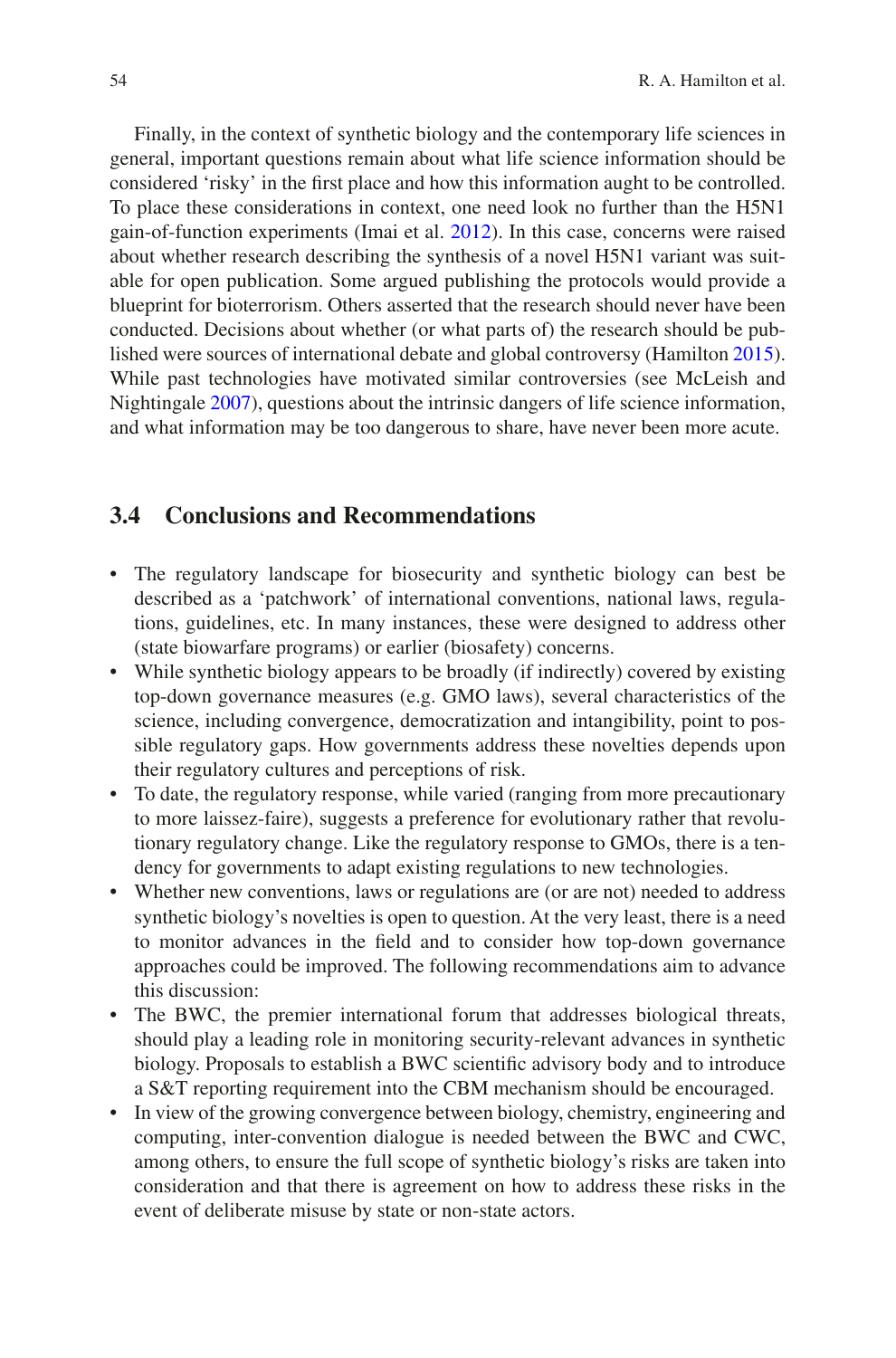- Given that many security concerns about synthetic biology relate to its informational (e.g. digital sequence information) rather than physical (e.g. DNA sequencers) dimensions, it is necessary to develop improved methods of regulating intangible technology transfers. It is no longer suffcient to rely exclusively on material controls and list-based approaches to regulation.
- Synthetic biology is contributing to the democratization of genetic engineering. It is therefore essential to enlist the support of non-governmental organizations and actors, including technology developers, industry and users, in the regulatory response. The value of complementing top-down governance measures with bottom-up governance measures, drawing on limited forms of self-regulation or self-policing, will only increase as the tools of modern biology become more accessible.
- There is no one-size-fts-all approach to synthetic biology's governance. Finding the appropriate 'mix' of top-down and bottom-up regulatory measures will require foresight, broad dialogue, and a willingness on the part of governments to look to new, hybrid forms of risk regulation.

**Acknowledgements** The authors would like to kindly acknowledge the contributions of the following individuals: **Thomas Binz**, Bundesamt für Gesundheit BAG, **Janet Martha Blatny**, Norwegian Defence Research Establishment; **Peter Emanuel**, US Army Futures Command; **Daniel Feakes**, Biological Weapons Convention Implementation Support Unit, United Nations Office for Disarmament Affairs; **Ricardo Gent**, German Association of Biotechnology Industries; **Christian Haggenmiller**, German Institute for Defence and Strategic Studies; **Manuel Porcar**, University of Valencia; **Alessandra Salamini**, Bayer Crop Science; **Alla I. Yemets**, Institute of Food Biotechnology and Genomics, National Academy of Sciences of Ukraine, and **M. Carmen de Vicente**, European Commission. Their valuable contributions as members of the "Top-Down Governance Working Group", within the framework of the "NATO Science for Peace and Security (SPS), Advanced Research Workshop (ARW) on Security for Emerging Synthetic Biology Threats" workshop, 7-11 July 2019, helped frame and inform this chapter.

# **References**

- <span id="page-18-3"></span>Ahteensuu M (2017) Synthetic biology, genome editing, and the risk of bioterrorism. Sci Eng Ethics 23(6):1541–1561
- <span id="page-18-0"></span>Ahteensuu M, Sandin P (2012) The precautionary principle. In: Hillerbrand R, Sandin P, Roeser S, Peterson M (eds) Handbook of risk theory: epistemology, decision theory, ethics and social implications of risk. Springer Netherlands, Dordrecht, pp 961–978
- <span id="page-18-1"></span>Anyshchenko A (2019) The precautionary principle in EU regulation of GMOs: socioeconomic considerations and ethical implications of biotechnology. J Agric Environ Ethics 32(5–6):855–872
- <span id="page-18-5"></span>Baber S (2018) Visa issues prevent several international students from attending iGEM Giant Jamboree. The Tech, 8 November 2018. Available: [https://thetech.com/2018/11/08/igem](https://thetech.com/2018/11/08/igem-competition-students)[competition-students](https://thetech.com/2018/11/08/igem-competition-students). Last accessed 26 Sept 2019
- <span id="page-18-4"></span>Bergeson LL et al (2015) The DNA of the U.S. Regulatory system: are we getting it right for synthetic biology. Woodrow Wilson Center, October 2015
- <span id="page-18-2"></span>Bogner A, Torgersen H (2018) Precaution, responsible innovation and beyond–in search of a sustainable agricultural biotechnology policy. Front Plant Sci 9:1884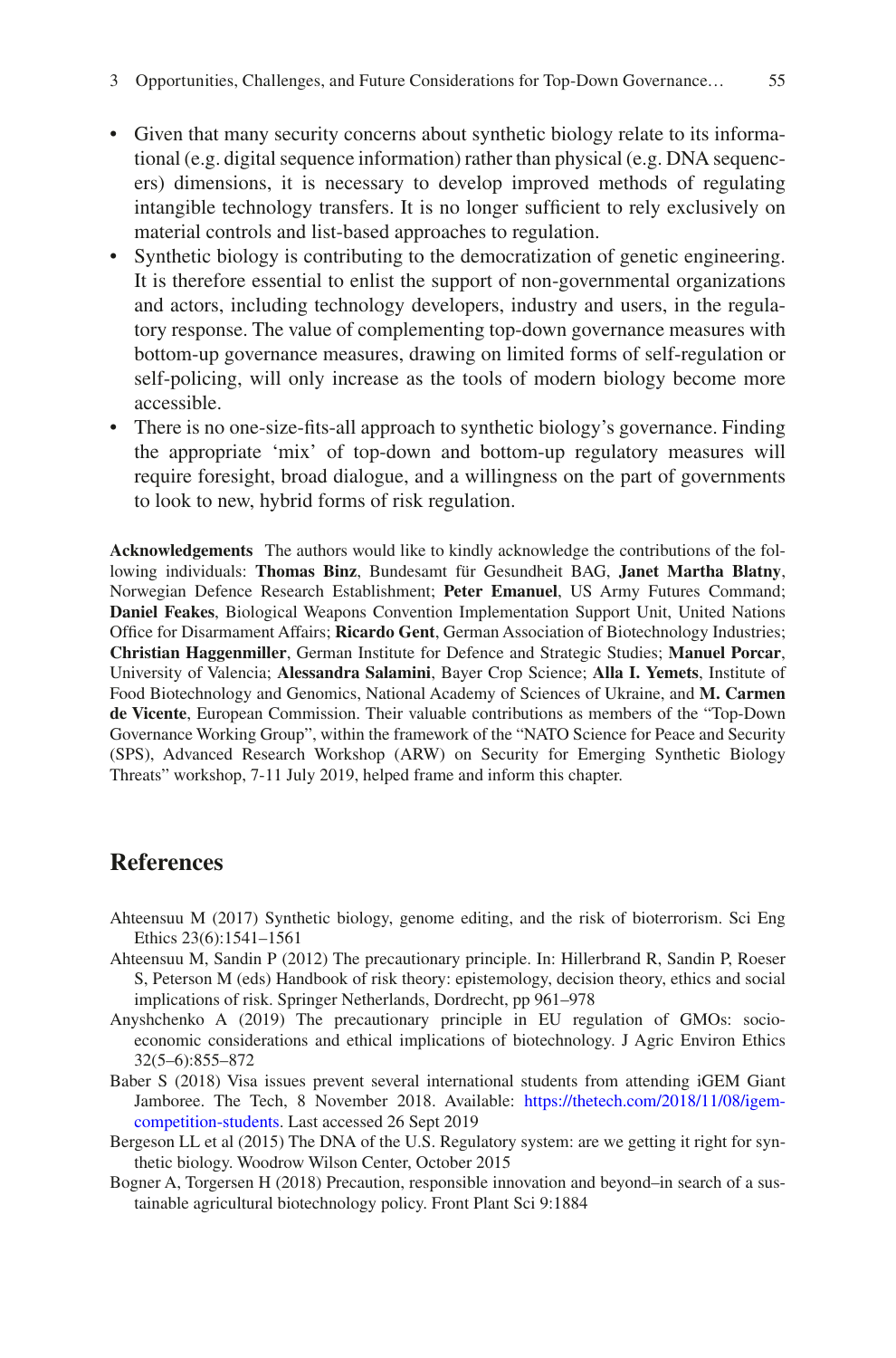- <span id="page-19-23"></span>Bolton R, Thomas R (2014) Biohackers: the science, politics, and economics of synthetic biology. Innov Technol Govern Global 9(1–2): 213–219
- <span id="page-19-1"></span>Cello J, Paul AV, Wimmer E (2002) Chemical synthesis of poliovirus cDNA: generation of infectious virus in the absence of natural template. Science 297(5583):1016–1018
- <span id="page-19-6"></span>Clapper JR (2016) Worldwide threat assessment of the US Intelligence Community. Statement for the Record. Senate Armed Services Committee, 9 February 2016. [https://www.dni.gov/fles/](https://www.dni.gov/files/documents/SASC_Unclassified_2016_ATA_SFR_FINAL.pdf) [documents/SASC\\_Unclassifed\\_2016\\_ATA\\_SFR\\_FINAL.pdf](https://www.dni.gov/files/documents/SASC_Unclassified_2016_ATA_SFR_FINAL.pdf)
- <span id="page-19-10"></span>Colussi IA (2015) Synthetic biology as a new threat to biosecurity. Is there a road to suitable governance? Bioterrorismo y bioseguridad 65–110
- <span id="page-19-15"></span>Cyranoski D (2019a) China set to introduce gene-editing regulation following CRISPR-baby furore. Nature, 21 May 2019
- <span id="page-19-16"></span>Cyranoski D (2019b) Russian 'CRISPR-baby' scientist has started editing genes in human eggs with goal of altering deaf gene. Nature News, 18 October 2019
- <span id="page-19-14"></span>Cyranoski D, Ledford H (2018) Genome-edited baby claim provokes international outcry. Nature 563(7733):607–608
- <span id="page-19-11"></span>Dinneen N (2013) Precautionary discourse. Politics Life Sci 32(1):2–21
- <span id="page-19-0"></span>Endy D (2005) Foundations for engineering biology. Nature 438(24):449–453
- Eriksson D et al (2018) A welcome proposal to amend the GMO legislation of the EU. Sci Soc 36(11):1100–1103.<https://doi.org/10.1016/j.tibtech.2018.05.001>
- <span id="page-19-18"></span>European Biosecurity Regulators Forum (2016) Securing immaterial technology with dual-use potential (working paper). <http://www.ebrf.eu/documents.html>
- <span id="page-19-12"></span>European Commission (2000) Communication from the Commission on the precautionary principle/\*COM/2000/0001 fnal\*/, 8 See also: [https://eur-lex.europa.eu/legal-content/EN/](https://eur-lex.europa.eu/legal-content/EN/ALL/?uri=CELEX:52000DC0001) [ALL/?uri=CELEX%3A52000DC0001](https://eur-lex.europa.eu/legal-content/EN/ALL/?uri=CELEX:52000DC0001)
- <span id="page-19-19"></span>European External Action Service (2017) EU funded project on biosafety and biosecurity kicks-Off regionally in Central Asia. Press release 02/02/2017. UNIQUE ID: 170202\_11
- <span id="page-19-9"></span>Fidler DP (2001) The globalization of public health: the frst 100 years of international health diplomacy. Bullet World Health Organ 79:842–849
- <span id="page-19-2"></span>Garfnkel MS, Endy D, Epstein GL, Friedman RM (2007) Synthetic genomics: options for governance. Available at:<http://www.jcvi.org/>
- <span id="page-19-13"></span>Gaudioso J, Salerno RM (2004) Biosecurity and research: minimizing adverse impacts. Science 304(5671):687–687
- <span id="page-19-20"></span>Greer SL, Trump B (2019) Regulation and regime: the comparative politics of adaptive regulation in synthetic biology. Policy Sci 52(4):505–524
- <span id="page-19-21"></span>Gruber K (2019) Biohackers: a growing number of amateurs join the do-it-yourself molecular biology movement outside academic laboratories. EMBO Rep 20(6):e48397
- <span id="page-19-4"></span>Hamilton RA (2015) Governing through risk: synthetic biology and the risk management process. PhD thesis, The London School of Economics and Political Science (LSE)
- <span id="page-19-7"></span>Hart J, Trapp R (2012) Science, technology, and the biological weapons convention. Arms Control Today 42(8):15–21
- <span id="page-19-24"></span>Imai M et al (2012) Experimental adaptation of an infuenza H5 HA confers respiratory droplet transmission to a reassortant H5 HA/H1N1 virus in ferrets. Nature 486(7403):420–428
- <span id="page-19-17"></span>International Gene Synthesis Consortium (2017) Harmonized screening protocol V2.0. Gene Sequence & Customer Screening to Promote Biosecurity, 19 November 2017
- <span id="page-19-3"></span>Jefferson C, Lentzos F, Marris C (2014) Synthetic biology and biosecurity: challenging the "myths". Front Public Health 2:115
- <span id="page-19-22"></span>Kuiken T (2016) Should we fear DIY biologists' use of cutting-edge gene-editing technology? Scientifc American, 18 March 2016
- <span id="page-19-8"></span>Lai H et al (2019) Synthetic biology and the United Nations. Sci Soc 37(11):1146–1151. [https://](https://doi.org/10.1016/j.tibtech.2019.05.011) [doi.org/10.1016/j.tibtech.2019.05.011](https://doi.org/10.1016/j.tibtech.2019.05.011)
- <span id="page-19-5"></span>Ledford H (2010) Garage biotech: life Hackers. Nature 467:650–652. [https://doi.](https://doi.org/10.1038/467650a) [org/10.1038/467650a](https://doi.org/10.1038/467650a)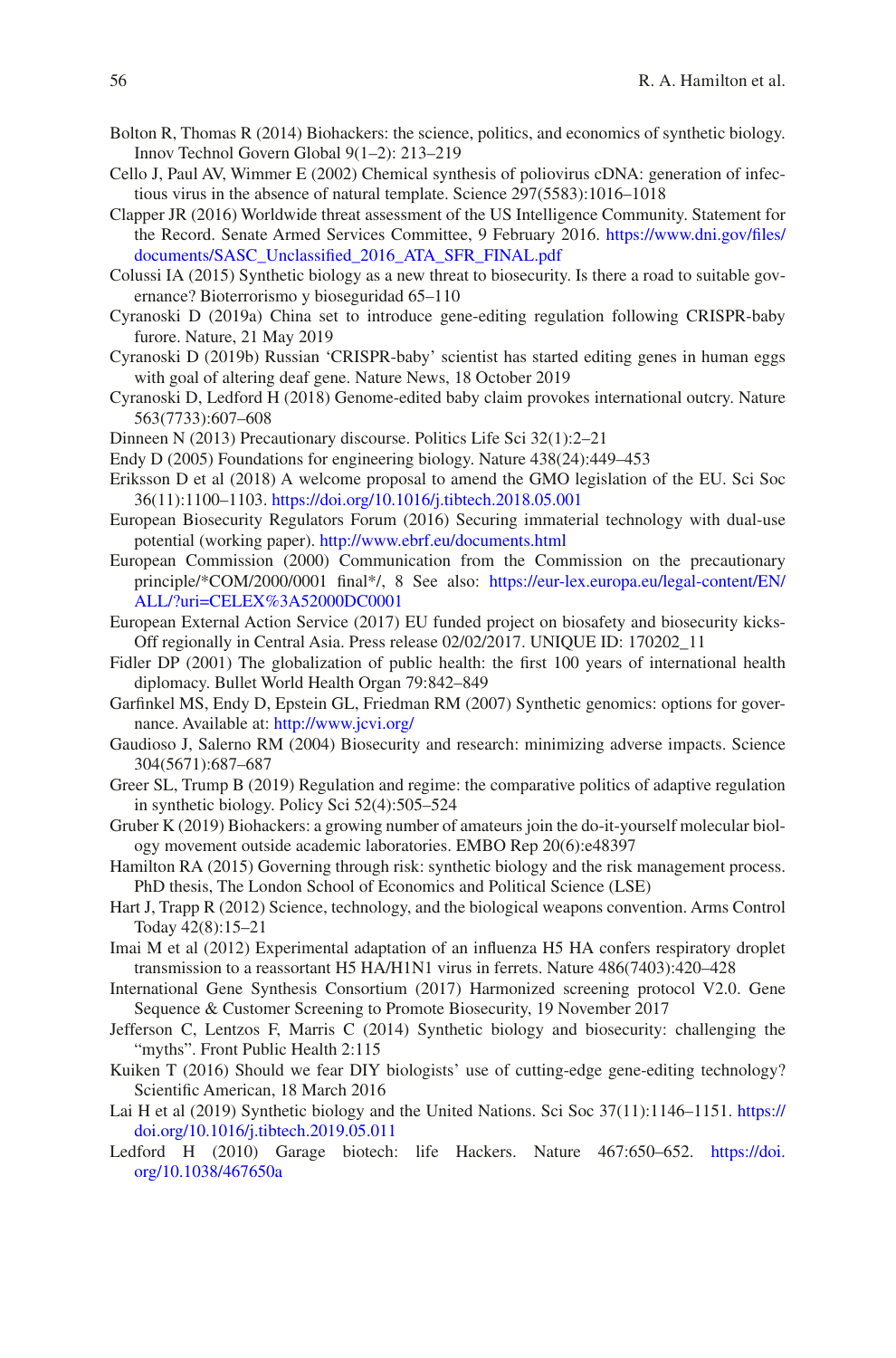- <span id="page-20-6"></span>Lentzos F, Hamilton RA (2010) *BWC Confdence Building Measures: Preparing for a comprehensive review of the CBM mechanism at the Seventh BWC Review Conference*. London School of Economics
- <span id="page-20-8"></span>Linkov I, Trump BD, Anklam E, Berube D, Boisseasu P, Cummings C et al (2018a) Comparative, collaborative, and integrative risk governance for emerging technologies. Environ Syst Decis 38:170–176
- <span id="page-20-9"></span>Linkov I, Trump BD, Poinsatte-Jones K, Florin MV (2018b) Governance strategies for a sustainable digital world. Sustainability 10(2):440. Decisions 38(2):170–176
- <span id="page-20-19"></span>Marchant GE, Allenby BR, Herkerts JR (2011) The growing gap between emerging technologies and legal-ethical oversight: the pacing problem. Springer, New York
- <span id="page-20-14"></span>McCarty A (2018) Changes in U.S. biosecurity following the 2001 Anthrax attacks. J Bioterror Biodef 9(2). <https://doi.org/10.4172/2157-2526.1000163>
- <span id="page-20-5"></span>McLeish C, Nightingale P (2007) Biosecurity, bioterrorism and the governance of science: the increasing convergence of science and security policy. Res Policy 36:1635–1654
- <span id="page-20-18"></span>Mumford JD, Leach AW, Holt J, Suffert F, Sache I, Moignot B, Hamilton RA (2017) Integrating crop bioterrorism hazards into Pest risk assessment tools. In: Gullino ML, Stack JP, Fletcher J, John D (eds) Practical tools for plant and food biosecurity. Springer, Mumford
- <span id="page-20-0"></span>National Research Council (2004) Biotechnology research in an age of terrorism. The National Academies Press, Washington, DC.<https://doi.org/10.17226/10827>
- <span id="page-20-2"></span>National Science Advisory Board for Biosecurity (2006) Addressing biosecurity concerns related to the synthesis of Select Agents. Report of the National Science Advisory Board for Biosecurity (NSABB), December 2006
- <span id="page-20-13"></span>National Science Advisory Board for Biosecurity (NSABB) (2011) Strategies to educate amateur biologists and scientists in non-life science disciplines about dual use research in the life sciences. Report of the National Science Advisory Board for Biosecurity, June 2011
- <span id="page-20-20"></span>Ney P, Koscher K, Organick L, Ceze L, Kohno T (2017) Computer security, privacy, and {DNA} sequencing: compromising computers with synthesized {DNA}, privacy leaks, and more. In 26th {USENIX} Security Symposium ({USENIX} Security 17): 765–779
- <span id="page-20-1"></span>Noyce RS, Lederman S, Evans DH (2018) Construction of an infectious horsepox virus vaccine from chemically synthesized DNA fragments. PLoS One 13(1):e0188453
- <span id="page-20-21"></span>Ossola A (2016) Why is the FBI reaching out to student bioengineers? Vice, 26 November 2016. Available: [https://www.vice.com/en\\_us/article/yp3knm/igem-fbi.](https://www.vice.com/en_us/article/yp3knm/igem-fbi) Last accessed 26 Sept 2019
- <span id="page-20-4"></span>Oye K (2012) Proactive and adaptive governance of emerging risks: the case of DNA synthesis and biotechnology. IRGC, Public Sector Governance of Emerging Risks, Synthetic Biology Case, June 2012

<span id="page-20-7"></span>Palumbo A, Bellamy R (2010) From government to governance. Taylor & Francis LTD, New York

- <span id="page-20-17"></span>Pauwels et al (2013) Event report: SynBio workshop (Paris 2012) – risk assessment challenges of synthetic biology. J Verbr Lebensm 8(3):215–226
- <span id="page-20-15"></span>Presidential Commission for the Study of Bioethical Issues (2010) New directions. The ethics of synthetic biology and emerging technologies, December 2010
- <span id="page-20-3"></span>Regalado A (2016) Top U.S. intelligence official calls gene editing a WMD threat. MIT Technology Review, 9 February 2016. [https://www.technologyreview.com/s/600774/](https://www.technologyreview.com/s/600774/top-us-intelligence-official-calls-gene-editing-a-wmd-threat/) [top-us-intelligence-offcial-calls-gene-editing-a-wmd-threat/](https://www.technologyreview.com/s/600774/top-us-intelligence-official-calls-gene-editing-a-wmd-threat/)
- <span id="page-20-12"></span>SCENIHR, SCHER and SCCS (2015) Final opinion on synthetic biology III: risks to the environment and biodiversity related to synthetic biology and research priorities in the feld of synthetic biology. European Union 2015. <https://doi.org/10.2875/590512>
- <span id="page-20-11"></span>SCHER, SCENIHR and SCCS (2014) Opinion on synthetic biology 1: defnition. European Union 2014.<https://doi.org/10.2772/76553>
- <span id="page-20-10"></span>Stirling A (2006) Precaution, foresight and sustainability: refection and refexivity in the governance of science and technology. Refexive Gov Sustain Dev 225
- <span id="page-20-16"></span>Trump BD (2017) Synthetic biology regulation and governance: lessons from TAPIC for the United States, European Union, and Singapore. Health Policy 121(11):1139–1146